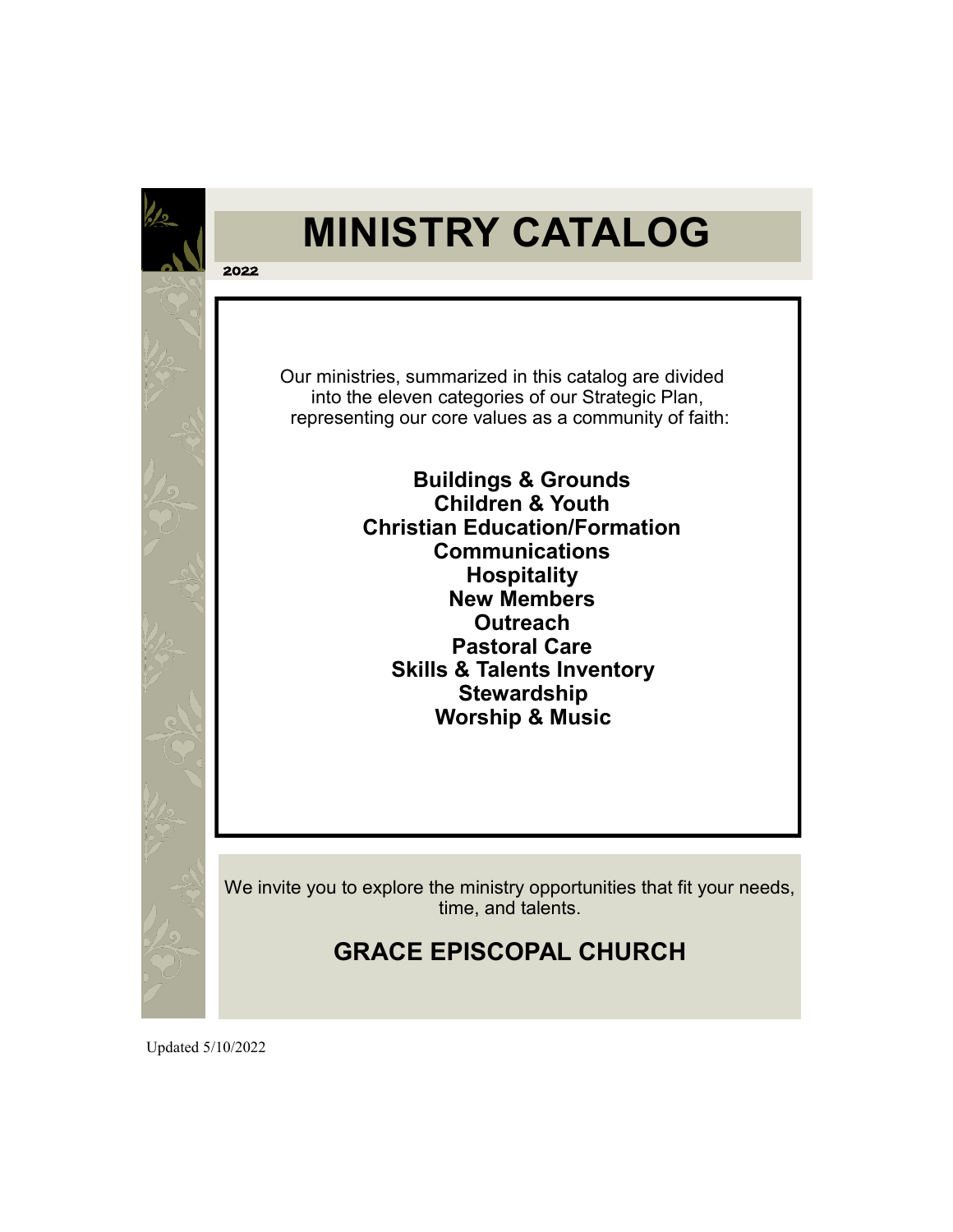### **Page 2**

### **MINISTRY PAGE**

| Acolytes                                 | 25             |
|------------------------------------------|----------------|
| Adult Bible Study                        | 25             |
| Altar Guild                              | 25             |
| Angel Tree                               | 14             |
| <b>Audit Committee</b>                   | 22             |
| Baby Bottles for Women's Resource Center | 14             |
| <b>Bereavement Counseling</b>            | 18             |
| <b>Bread Bakers</b>                      | 13             |
| <b>Buildings and Grounds Committee</b>   | $\overline{4}$ |
| <b>Budget Committee</b>                  | 22             |
| Catechesis of the Good Shepherd          | $\mathfrak{S}$ |
| Catechumenate (Footsteps of the Master)  | 6              |
| Choir and Music Ministry                 | 26             |
| <b>Christmas Post Office</b>             | 12             |
| Cursillo/Ultreya                         | 6              |
| Daughters of the King                    | $\tau$         |
| ECW - Episcopal Church Women             | $\overline{7}$ |
| Feed the Hungry                          | 14             |
| Flower Guild                             | 26             |
| <b>Flower Visits</b>                     | 18             |
| Graceway Café                            | 12             |
| <b>Greeting Card Ministry</b>            | 12             |
| <b>Healing Services</b>                  | 18             |
| Home Bible Study                         | 8              |
| <b>Hospital Calls</b>                    | 19             |
| HUM (Halifax Urban Ministries)           | 15             |
| <b>Insurance Committee</b>               | 22             |
| <b>Inventory Committee</b>               | 22             |
| <b>Investment Committee</b>              | 23             |
| Lay Eucharistic Ministers                | 26             |
| Lay Eucharistic Visitors                 | 19             |
| Lectors                                  | 27             |
| Library                                  | 9              |

| J                      |
|------------------------|
|                        |
|                        |
| <b>Service Service</b> |
|                        |
|                        |
|                        |
| ŗ,                     |
|                        |
| π                      |
|                        |
|                        |
|                        |
|                        |
| <b>Service Service</b> |
| Ξ                      |
|                        |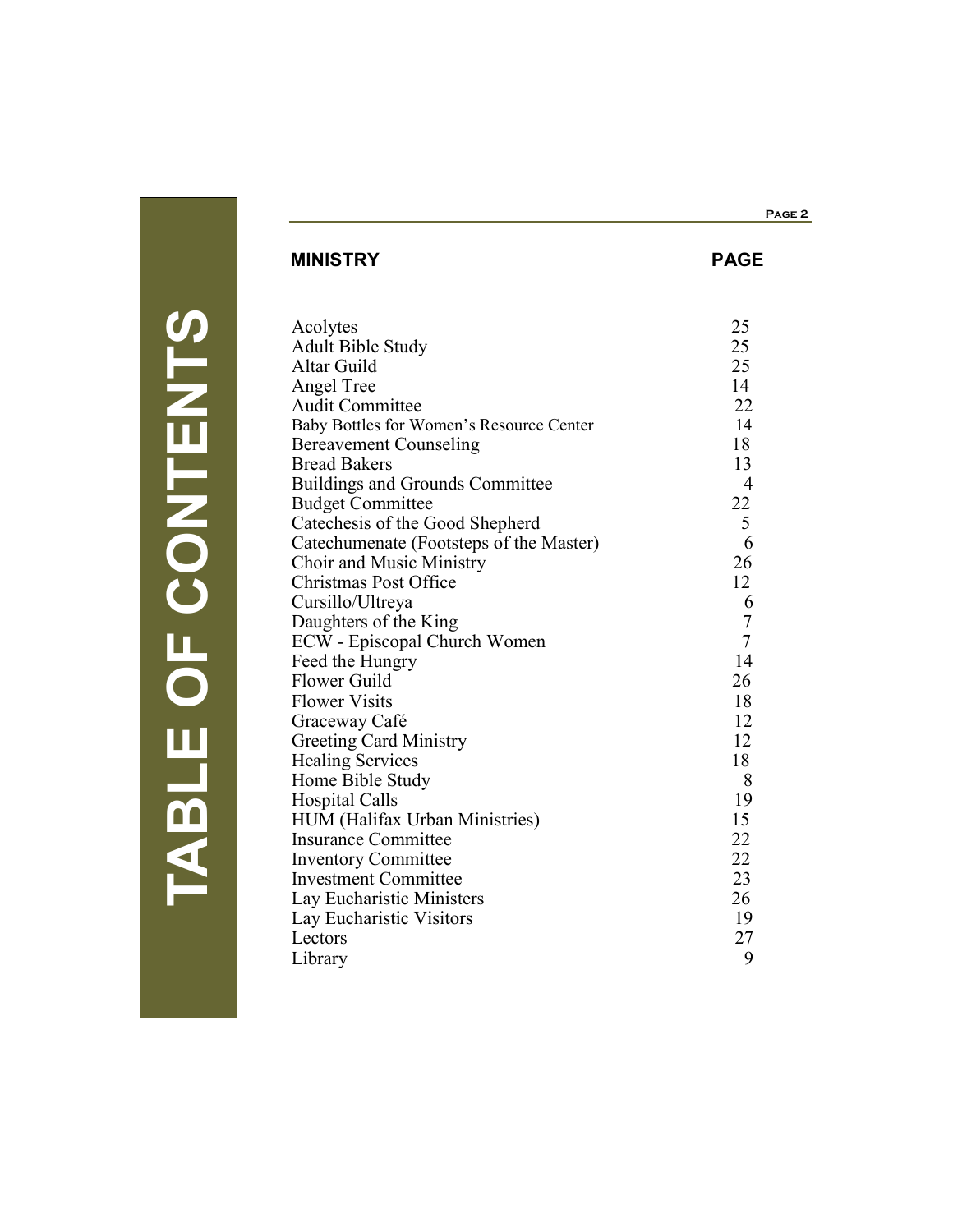| PAGE <sub>3</sub>                       |                |
|-----------------------------------------|----------------|
| <b>MINISTRY</b>                         | <b>PAGE</b>    |
| Loads of Love                           | 15             |
| Lunch Bunch                             | 12             |
| Memorial Garden & Grounds               | $\overline{4}$ |
| Men's Bible Study                       | 8              |
| Ministry Catalog                        | 9              |
| Ministry Fair                           | 21             |
| Name Tags                               | 13             |
| Newcomers Brunch/Orientation            | 13             |
| <b>Offering Counters</b>                | 23             |
| Open Table                              | 15             |
| <b>Office Volunteers</b>                | 10             |
| <b>Outreach Committee</b>               | 16             |
| Parish Breakfasts                       | 12             |
| Pet Food Pantry                         | 17             |
| Photography                             | 10             |
| <b>Planned Giving</b>                   | 23             |
| <b>Policy Committee</b>                 | 24             |
| Prayer Circles                          | 19             |
| <b>Prayer Ministry</b>                  | 20             |
| Prayer Shawl Ministry                   | 20             |
| <b>Prayer Station Ministry</b>          | 27             |
| Publicity                               | 10             |
| Scholarship Committee                   | 24             |
| School Supply Drive                     | 16             |
| Spiritual Gifts Assessment              | 21             |
| St Nicholas Sunday Baby Supply Drive    | 16             |
| <b>Stewardship Committee</b>            | 24             |
| Tuesday Morning Bible Study             | 8              |
| TWAG (This Week at Grace)               | 11             |
| Ushers/Greeters                         | 27             |
| <b>Vacation Bible School</b>            |                |
| Vestry                                  | 8              |
| <b>Wedding Assistant</b>                | 11             |
| <b>Wednesday Evening Study Series</b>   | 8              |
| Wednesday Evening Prayer & Praise Music | 27             |
| Youth Group                             | 5              |

**TABLE OF CONTENTS** ABLE OF CONTENTS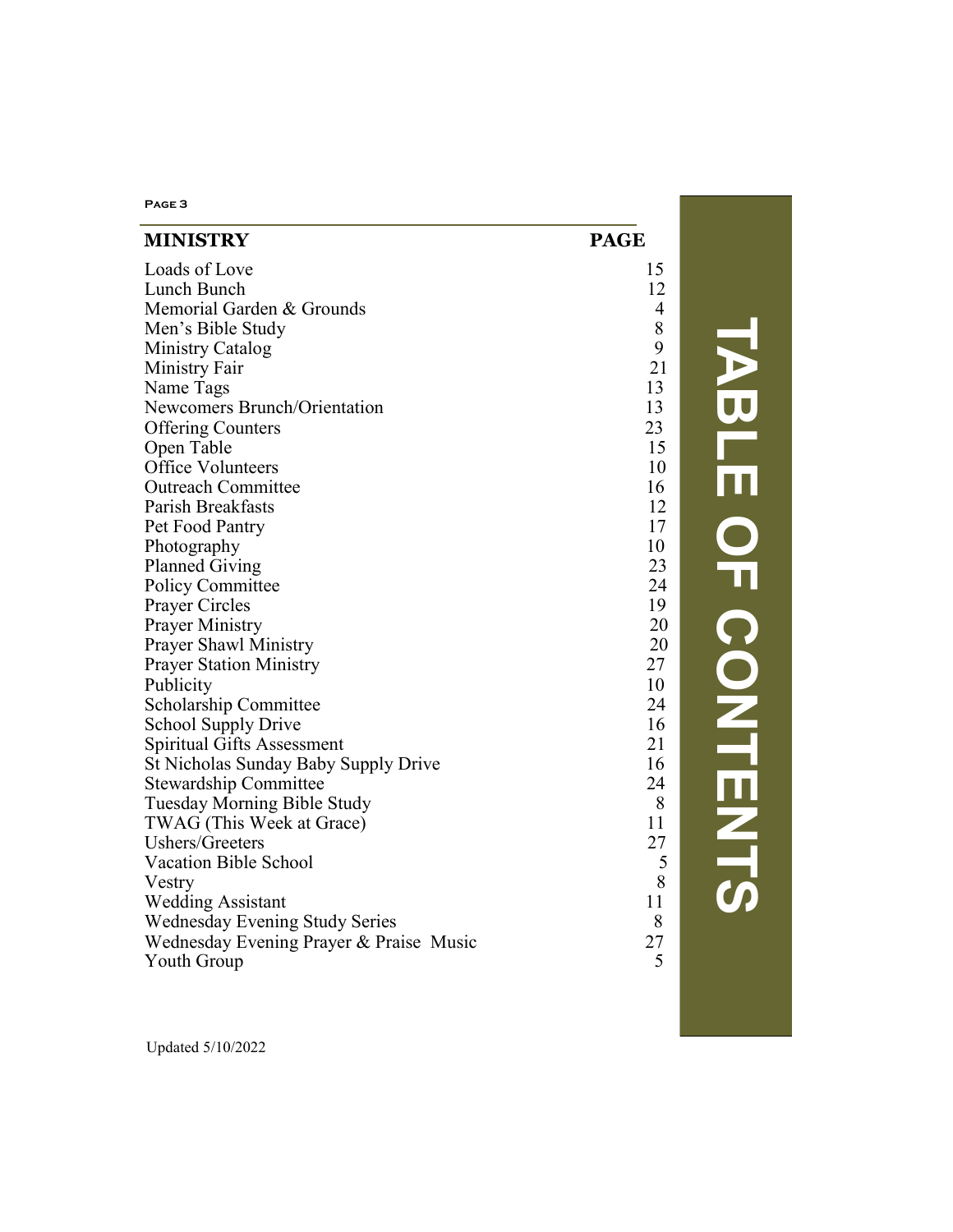## **Building and Grounds Building and Grounds**

### **BUILDINGS AND GROUNDS**

### **Buildings and Grounds Committee**

We are blessed with a beautiful campus that includes not only the church building, chapel, and parish life center, but also a memorial garden, and the back portion of the lot at 4160 Ridgewood. That is a lot of real estate to manage and maintain!

We also have wonderful playground equipment that is a visible statement that Grace Church is welcoming to families and children.

Under the direction of the Jr. Warden, we organize periodic "Parish Clean-Up Days" when we seek the assistance of many volunteers to assist in keeping our campus looking great.

### **Memorial Garden and Grounds**

The beautiful garden between the chapel and church buildings was a true gift of love on the part of former parishioner, Fred Heise and others.

A small committee continually maintains the beauty and serenity of the garden as well as maintenance of the waterfall, memorial plaques, walkway and landscaping of the garden.

They also tend the perimeters of the chapel, church, Parish Hall, and parking lot islands.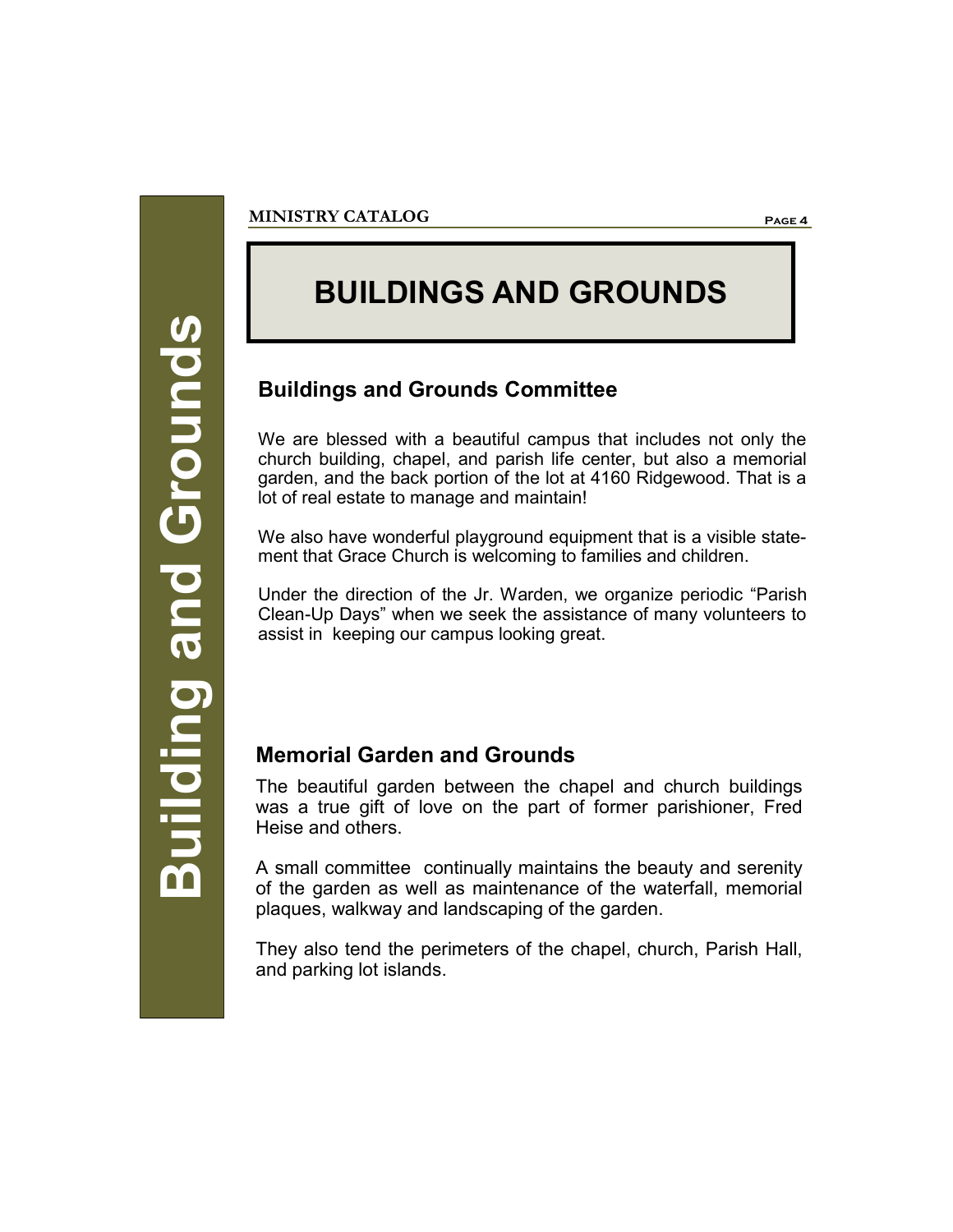**Page 5**

### **CHILDREN AND YOUTH**

### **CATECHESIS OF THE GOOD SHEPHERD (KID'S CHURCH)**

The Catechesis of the Good Shepherd, designed for children ages 3-12, is an approach to the religious formation of children and meets every Sunday at 10:30 a.m. The program is rich in sensory experience, giving children the opportunity to grow in love and knowledge of God through the Christian tradition. It is rooted in the Bible, the liturgy of the church, and the educational principles of Grace Church. Children gather in an "atrium," a room prepared for them, which contains simple yet beautiful materials they use to help them absorb the most essential proclamations of the Christian faith. Children will understand the meaning of the Eucharist, become familiar with the prayers, colors, and sacred gestures associated with liturgy, and much more.

### **Vacation Bible School**

Each summer we sponsor a weeklong adventure for pre-school and elementary youth, devoted to creative exploration of scripture and application of Bible teachings to daily life. All Grace children are welcome as well as their friends and neighbors. There is never a charge to the children; just an opportunity for them to learn, have fun and meet Jesus. Help is always needed for this wonderful annual extravaganza.

### **Youth Group**

The mission of our Youth Ministry is to develop a deeper relationship with Jesus Christ, as well as foster and build involvement in the Church and the community. The Youth Group provides a safe, faith-based environment for its members to grow, spiritually, mentally and physically.

This is achieved through knowledge of scripture, fellowship, friendship, and trust. We work to provide opportunities to join in God's work in our lives, as well as to be instruments for Him in our homes, church and community. The Youth Group reaches out to all children and young adults, ages 9 to 18 to help apply their faith to daily life experiences and ultimately to be become disciples of Jesus Christ.

**CHILDREN AND YOUTH CHILDREN AND YOUTH**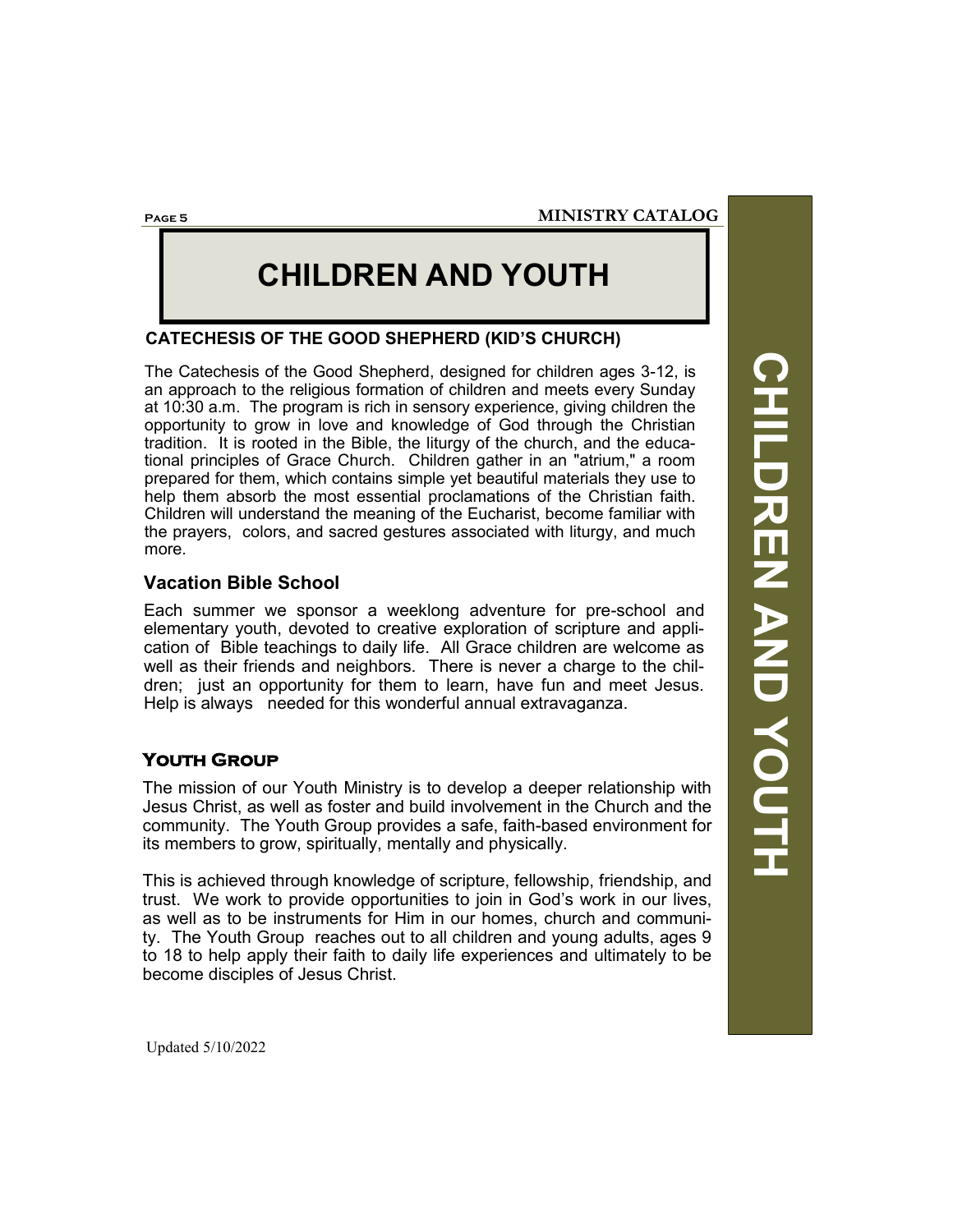CHRISTIAN EDUCATION /FORMATION **CHRISTIAN EDUCATION /FORMATION**

### **CHRISTIAN EDUCATION/ FORMATION**

### **Catechumenate (Footprints of the Master)**

The purpose of Footprints of the Master (nicknamed "CAT" - short for "catechumenal process") is to educate, to promote spiritual growth, to promote commitment to Christ's Church, to promote reaffirmation of faith and sense of personal ministry in order to prepare individuals for Christian discipleship. This is the route to confirmation and/or formal membership in the Episcopal Church.

### **Christian Education Committee**

This is an ad hoc group of persons with skills and passion for providing education and training in the Christian life to the parish at large. The committee comes together to assess and design learning opportunities for the parish as a whole. This committee is currently under re-development.

### **Cursillo/Ultreya**

Cursillo, a Spanish word meaning a short course, is a movement of the church that can help you deepen your relationship with Jesus by teaching you some tools that will help you in your daily Christian living.

Enjoy a weekend of love and discerning as you learn "what is fundamental for being a Christian and how to live in the world by hearing and heeding God's call". Weekends are held two to three times a year at our Canterbury Conference Center in Oviedo.

Cursillo is an intentional method that involves Christian accountability and support through small groups that meet weekly *(contact the office if you would like to participate in a reunion group - you do not have to attend a weekend to participate);* and, a quarterly deanery reunion of the groups called "Ultreya" – another Spanish word meaning "to keep on keeping on"; to persevere. Grace usually hosts one of the quarterly gatherings every year or two. ALL are welcome. One does not need to have attended a Cursillo weekend to participate in a group reunion or attend the Ultreyas.

**MINISTRY CATALOG Page 6**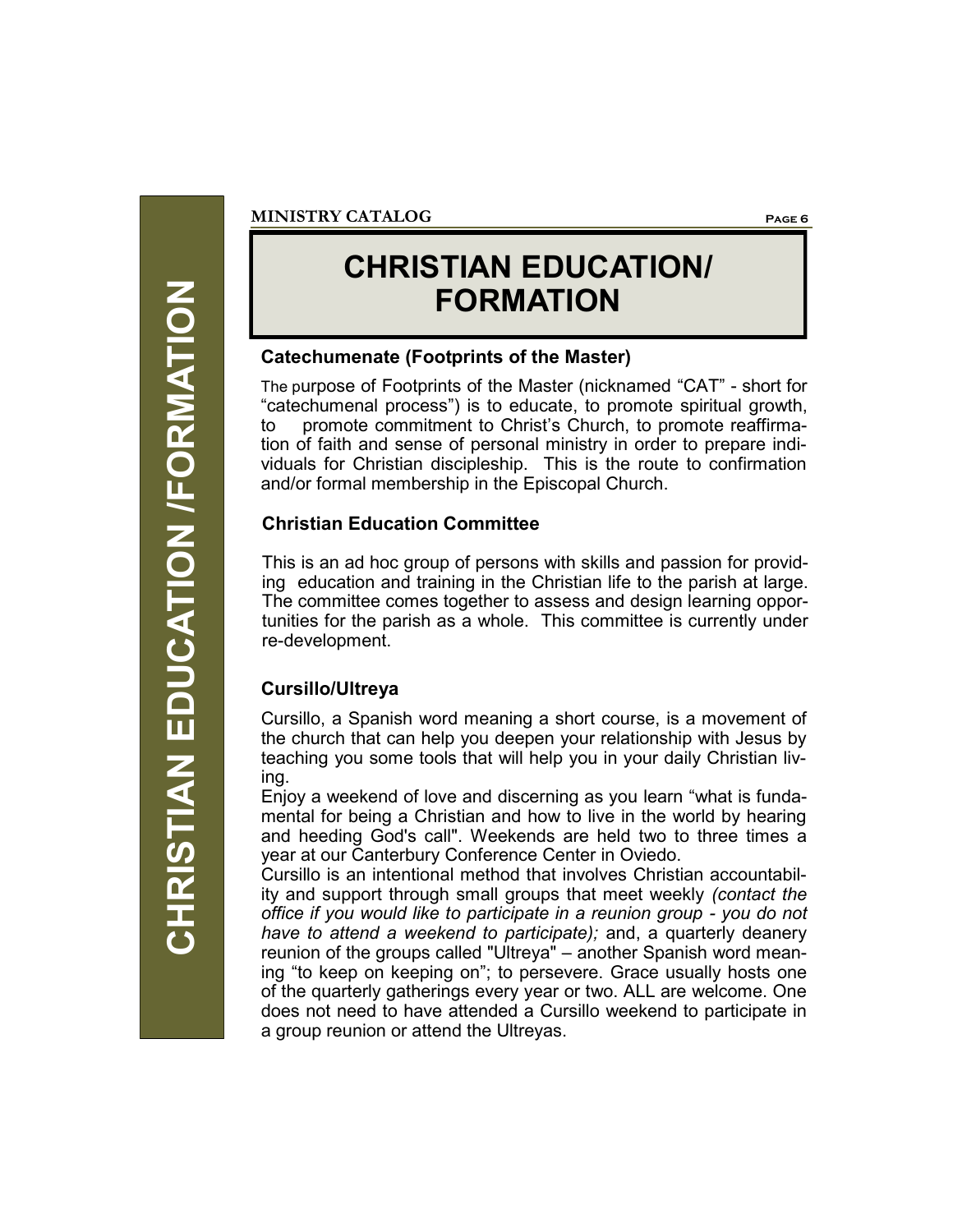## **CHRISTIAN EDUCATION/FORMATION HRISTIAN EDUCATION/FORMATION**

### **DAUGHTERS OF THE KING**

Margaret J. Franklin founded the order of Daughters of the King (D.O.K.) in 1885 as an order, not a committee or a club. By reaffirmation of the promises made at Baptism and Confirmation, a Daughter takes vows and pledges herself to a life-long program of prayer, service, and evangelism, dedicated to the spread of Christ's Kingdom and the strengthening of the spiritual life of her parish.

D.O.K. prays for unity of Christ's Church, for the spread of Christ's Kingdom, for God's blessing upon the members of the Order, for the spiritual growth of the parish, for the clergy of the parish to which the chapter owes allegiance and for the grace to follow our Rule and our own needs.

### **Episcopal Church Women (ECW)**

The ECW is a service and fellowship ministry for all women of the Episcopal Church, Diocese of Central Florida. Each church functions separately, providing for the needs of their home church and its people. At Grace, these needs are met by sponsoring fundraisers which cover costs over and above the normal church budget.

The purpose of ECW is to respond to Jesus Christ, to witness, work and pray for the spread of God's Kingdom; submitting to and being guided by the Holy Spirit and to provide for the needs of Grace Church and its people. All women of Grace Church are automatically members and are welcome to participate.

We seek to bring together Christian women in fellowship and service for Grace Church with activities such as craft sessions, knitting, sewing, cooking, luncheons. We seek to communicate, care and share with Grace Church women who are unable to be active in the life of the church and focusing on the needs of Grace Church homebound. We encourage every woman to participate in whatever way she is able.

Updated 5/10/2022

**Page 7**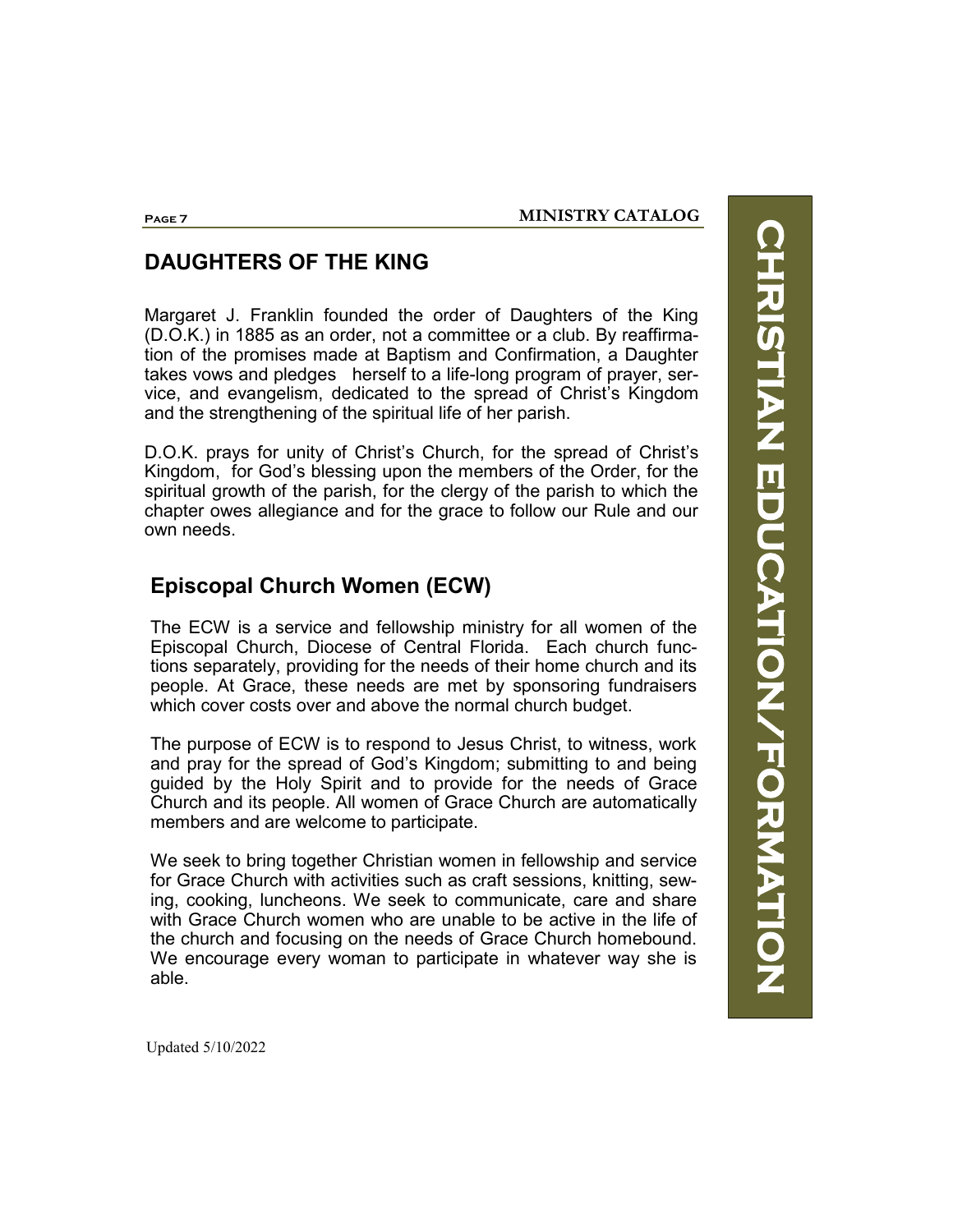### CHRISTIAN EDUCATION/FORMATION **CHRISTIAN EDUCATION/FORMATION**

### **MINISTRY CATALOG Page 8**

### **Home Bible Study**

There is currently one study group meeting in homes at different times for bible study and fellowship. All are welcome. We pray that more home bible study groups will form throughout our church family.

### **Men's Bible Study**

The men's Bible study meets every other Saturday in the Goddard Hall conference room from 9AM to 10AM. The purpose is to offer fellowship, to study and discuss God's word, and to apply it to our daily lives. We invite all men at Grace to join us.

### **Tuesday Morning Bible Study**

The Tuesday morning Bible study provides a small group Bible study, focusing on the coming Sunday's lections. It promotes knowledge of scripture and its importance for living the Christian life (discipleship). It also provides an opportunity for growth in fellowship and mutual support of one another. The group takes place at 10:15 - 11:30 a.m. after the 9:15 Tuesday service.

### **Vestry**

The Vestry helps to oversee all of the ministries of the parish. Together they attempt to make the necessary resources, tools, and structures available for our people to identify, exercise, and grow in their Christian maturity, witness, and vocation. Vestry members are adult members of the congregation, in good standing, who have regularly contributed to the well-being of the congregation through prayer, participation, and support. They are elected by the congregation at the annual meeting in January to serve three-year terms of office as servant leaders.

### **Wednesday Evening Lenten Study Series**

This Lenten Study series seeks to engage as many people as possible throughout the congregation in the same study. Wednesday evening's gathering includes Eucharist, a simple supper, presentation and small group discussion. Some of the past studies have included, "The Purpose Driven Life" and "The Passion."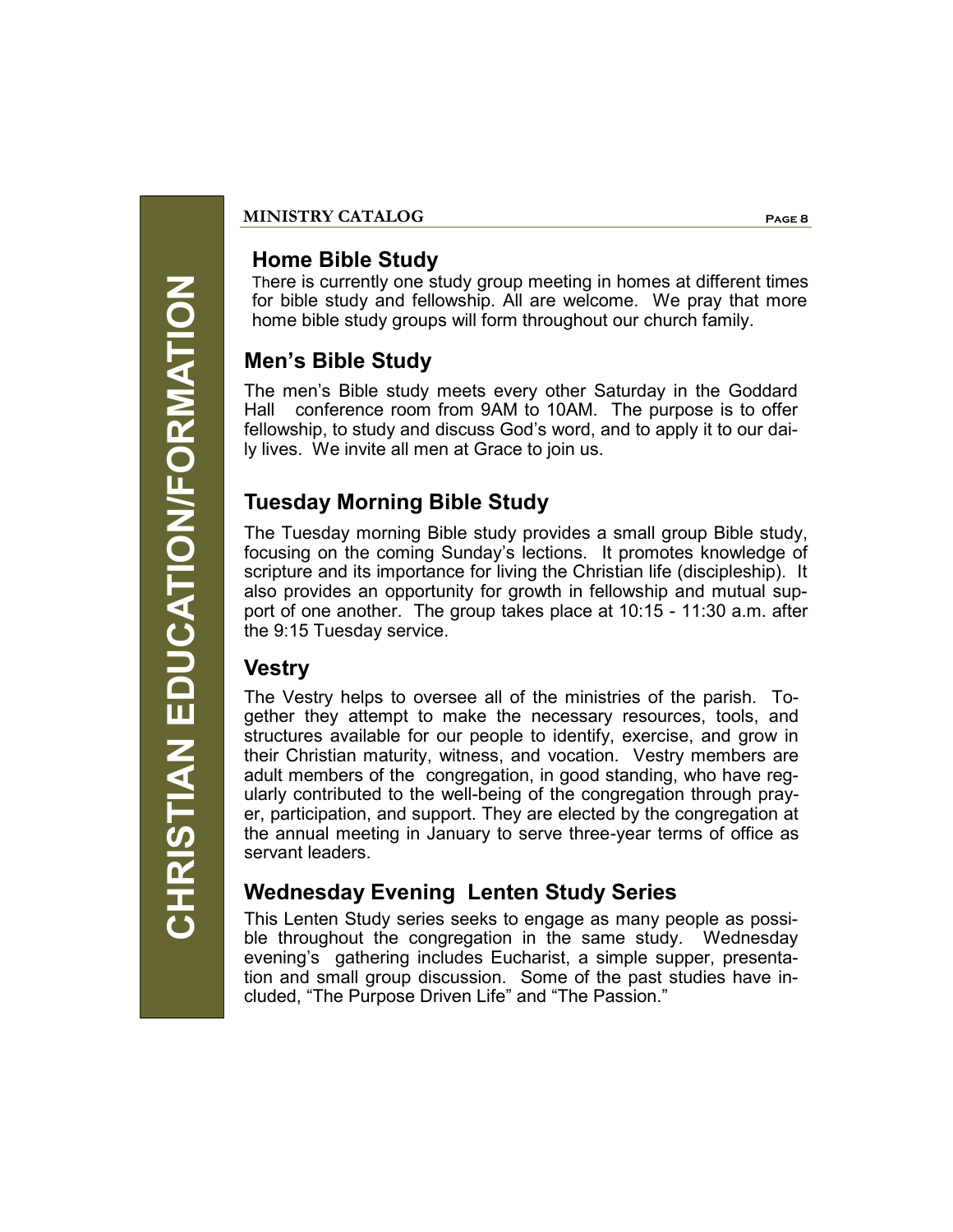### **COMMUNICATIONS**

### **Library**

The Fr. Thompson Library (and librarian) exists to organize and manage print and non-print materials in a usable fashion. This ministry provides books and publications as a resource for the ministry leaders as well as the congregation in their worship endeavors at Grace Church.

The library includes not only various spiritual and religious books, but also reference material, "How To" books, and periodicals – all relating to some facet of the Christian life and journey.

The library serves the entire congregation, from youngest to eldest, from neophyte to veteran member. Some digital media for different age groups on varying topics is available for checkout.

### **MINISTRY CATALOG**

This catalog is a summary of the ministries at Grace Church. The ministries are arranged in the catalog according to the eleven categories of our Strategic Plan.

The catalog is periodically updated to remain current with the goals and expectations of our ministries and to include new ministries.

A contact list of the ministry leaders is included in the back of the catalog to assist parishioners who are looking to volunteer in a ministry.

**COMMUNICATIONS COMMUNICATIONS** 

Updated 5/10/2022

**Page 9**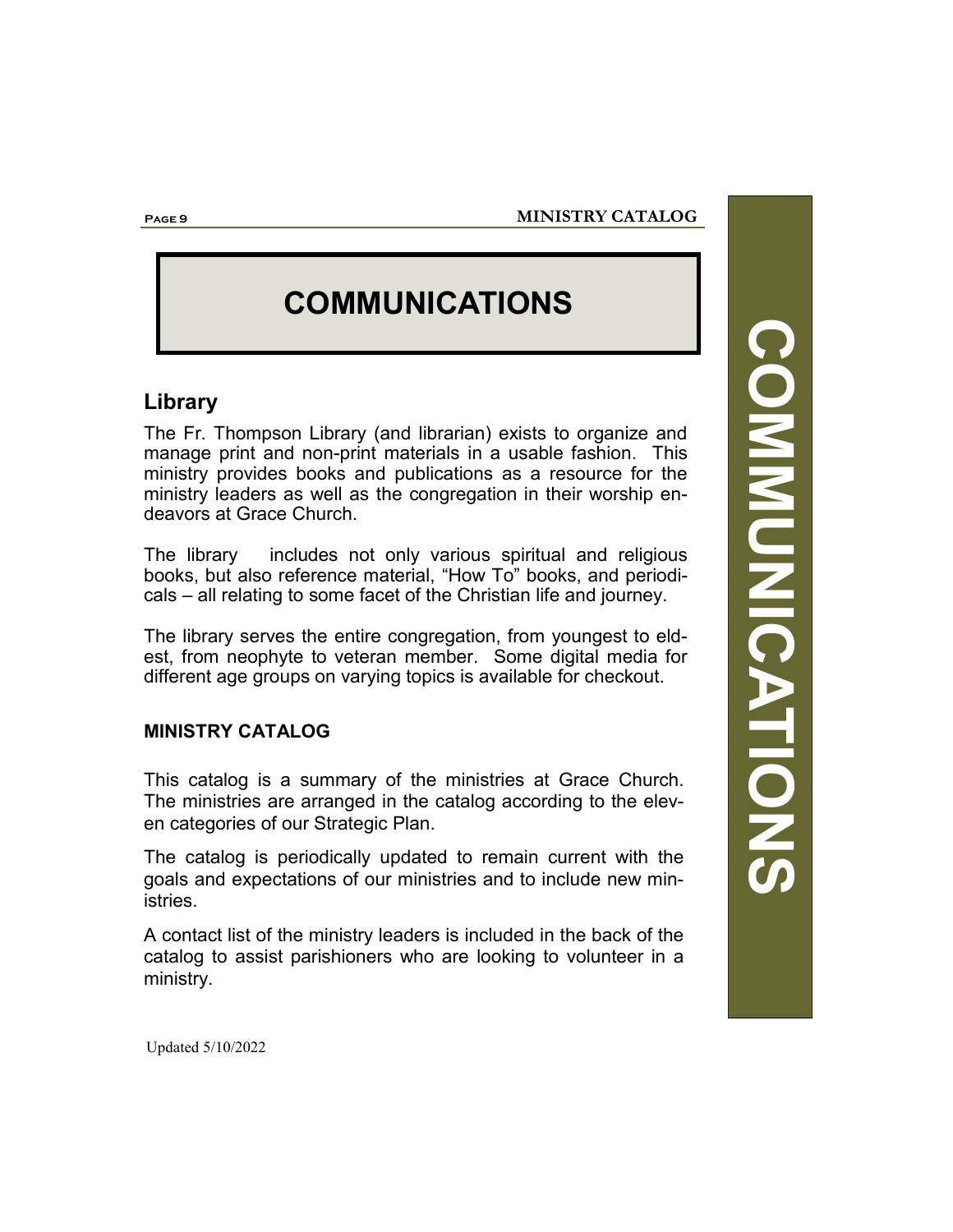### **MINISTRY CATALOG Page 10**

### **OFFICE VOLUNTEERS**

Office volunteers are men and women who greet telephone callers and walk-ins, take and/or relay messages, and do a variety of clerical and other tasks assigned by clergy or office manager.

In addition to the reception desk duties, volunteers assemble bulletins, prepare mailings, assist with filing, and keep visitor packets up-to-date.

These volunteers usually work 3.5 hours per week. They provide an invaluable service to the day-to-day operation of Grace.

### **PHOTOGRAPHY**

Our volunteer photographer is available to be present with camera-in-hand at Grace Church events and gatherings.

Photography is an important part of our media communications, including the website, our Facebook page, and TWAG. This is a great ministry to join if you are interested in photography.

### **PUBLICITY**

This committee keeps our parishioners and the wider local community informed about the good news of Grace Church. We do this through new releases and outreach to the local and social media as well as internal communications through brochures, flyers, posters and the like.

We are available to assist any ministry at Grace with their communications needs. Please contact us if you would like to increase the awareness of your ministry or are planning a church event.

Persons with expertise with digital and other media skills are good candidates for this ministry.

**COMMUNICATIONS COMMUNICATIONS**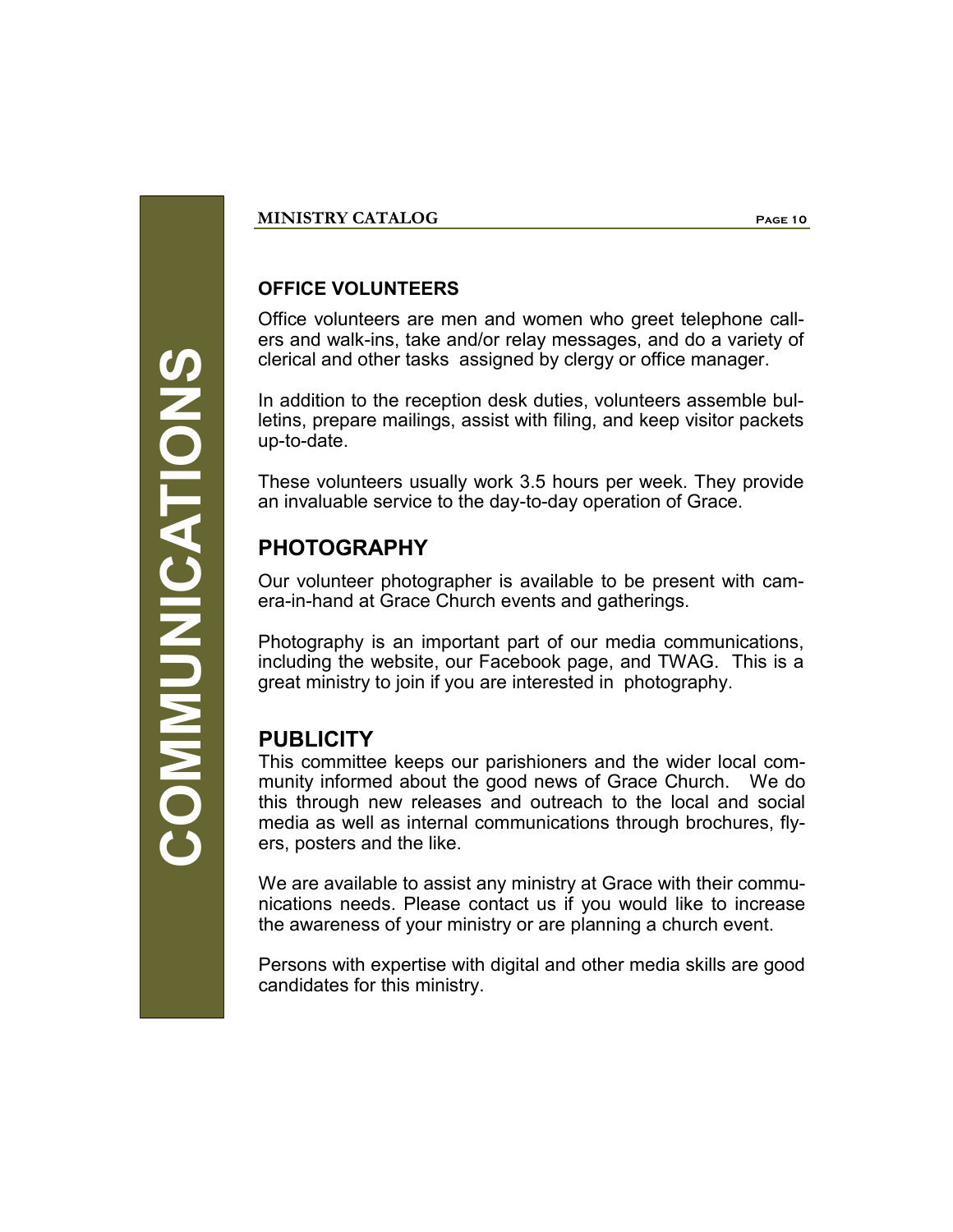**Page 11**

### **TWAG (This Week At Grace)**

TWAG (This Week at Grace) is a weekly e-mail newsletter sent to all members designed to keep people informed and updated on church ministry activities and functions.

It contains information on the upcoming Sunday service, a calendar of the weekly church events, the weekly prayer list, as well as announcements about upcoming church events.

TWAG can also be found on our website: *www.GraceEpiscopalPortOrange.org*.

### **WEDDING ASSISTANT**

The wedding assistant contacts the bride several weeks before the wedding to discuss the details. On the day of the wedding, the church or chapel is set for the service, the classrooms are readied for the bride and attendant dressing rooms.

After the service, the wedding assistant tidies the classrooms, the church or chapel and locks all buildings.

**COMMUNICATIONS COMMUNICATIONS**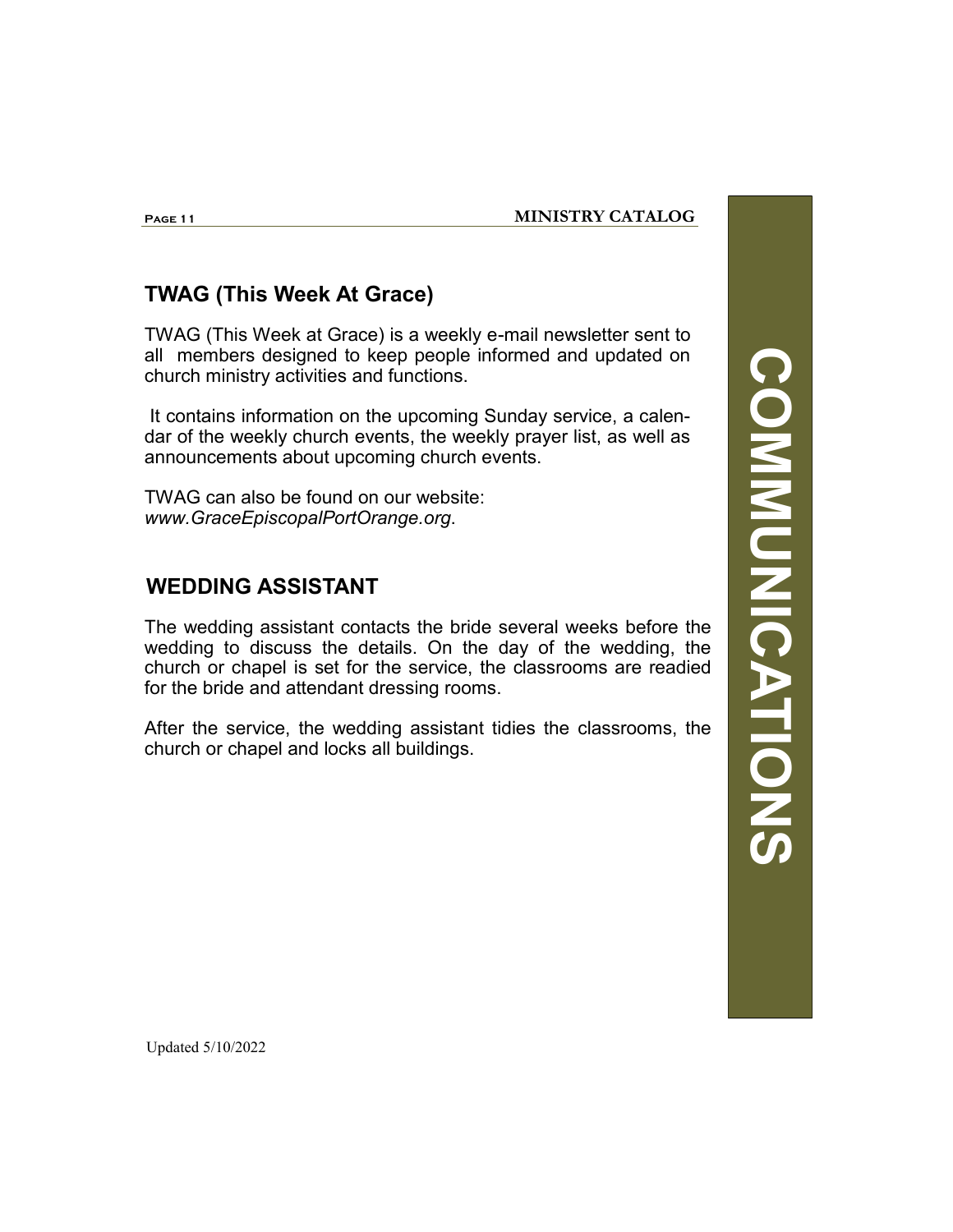# **HOSPITALITY**

### **MINISTRY CATALOG Page 12**

### **HOSPITALITY**

### **Christmas Card Post Office**

This is offered every Christmas to all Grace Parishioners and is a cost effective way for parishioners to send Christmas cards to each other. You bring addressed but unstamped cards for members of Grace and drops them in a mailbox in the narthex. They are sorted alphabetically and ready for pickup during the month of December.

### **Graceway Cafe**

The Graceway Café is a ministry of fellowship to the people of Grace Church. Every Sunday between services, volunteers provide coffee and light refreshments in Goddard Hall. Graceway is available for those who want a little extra time with their fellow congregants. Everyone is welcome and encouraged to invite visitors as well!

### **Greeting Card Ministry**

Another means of acknowledging the connection of our Grace family and our commitment to each other, this ministry sends birthday cards to all our members. Members are also invited to receive a special blessing at the altar during the Sunday service the week of their

### **Lunch Bunch**

The fourth Tuesday of every month brings many of our members together for lunches at different eateries throughout the community. Lunches start at 12:30 p.m. and everyone is welcome! Check TWAG or the Sunday bulletin for information.

### **Parish Breakfasts**

The first Sunday of each month is "Breakfast Sunday" at Grace. A hearty hot breakfast brings good food and good people together in Goddard Hall between services, from 9:15 to 10:15 a.m. Catch up on all the news going on in church. A nominal \$3.00 donation is customary.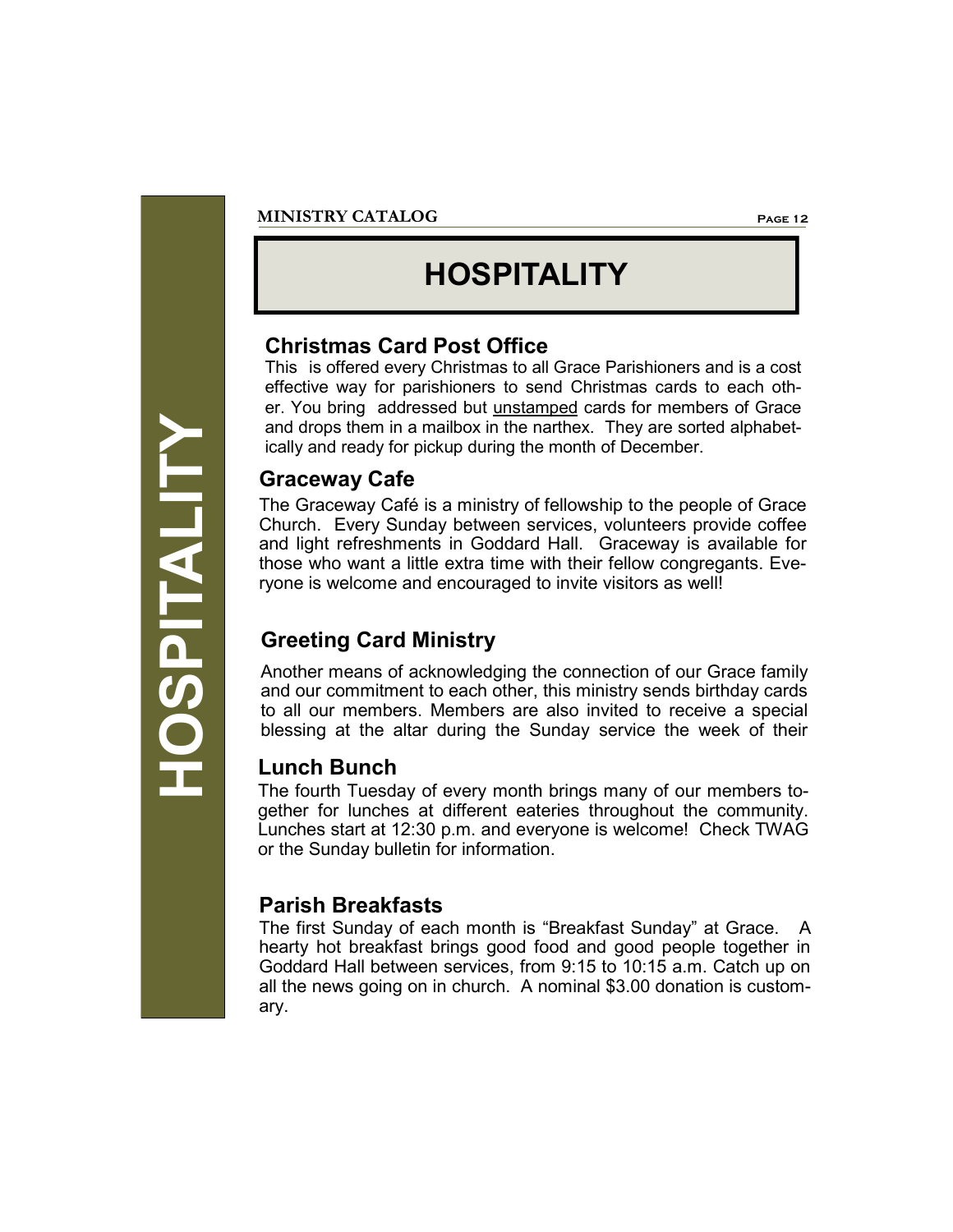**MINISTRY CATALOG**

**Page 13**

### **NEW MEMBER MINISTRY**

### **Bread Bakers**

Each Sunday guests who visit Grace Church are offered a loaf of freshly baked bread. Each loaf is tagged with the words:

"I am the bread of life. He who comes to me shall not hunger. (John 6:48) Thank you for joining us today. The Grace Church Family."

A group of 7 or 8 bakers provide this tasty treat each week - bakers prepare their own specialty bread once a month. More bakers are always welcome!

### **Name Tags**

The purpose of the Nametag Ministry is twofold: to provide name tags for members of Grace and visitors so that we develop a more personal relationship by calling each other by name. The ministry also provides the clergy with a record of attendance so that they will become apprised of parishioners who may be absent due to illness or other reasons.

The volunteer for the 8:00 am service arrives at the church 30 minutes early to set up the table, distribute the collection buckets around the campus, hand out tags to members and provide a "visitor" tag for visitors.

The volunteer for the 10:30 a.m. service arrives about 15 minutes early, collects the tags deposited by the early service, and monitors the table until the service begins. After service ends, the collection buckets are gathered and tags are placed in the appropriate box.

### **Newcomers Brunch/Orientation**

A special session is offered for newcomers to the parish family. The session offers an introduction to things Episcopal and things unique to Grace Church, as well as a brief introduction to the ministries available for your participation.

An integral part of the orientation is a brunch - offering great food and fellowship with other "newcomers". The morning concludes with a walking "history tour" of the campus.

NEW NEWSING NEWSIAS **NEW MEMBER MINISTRY**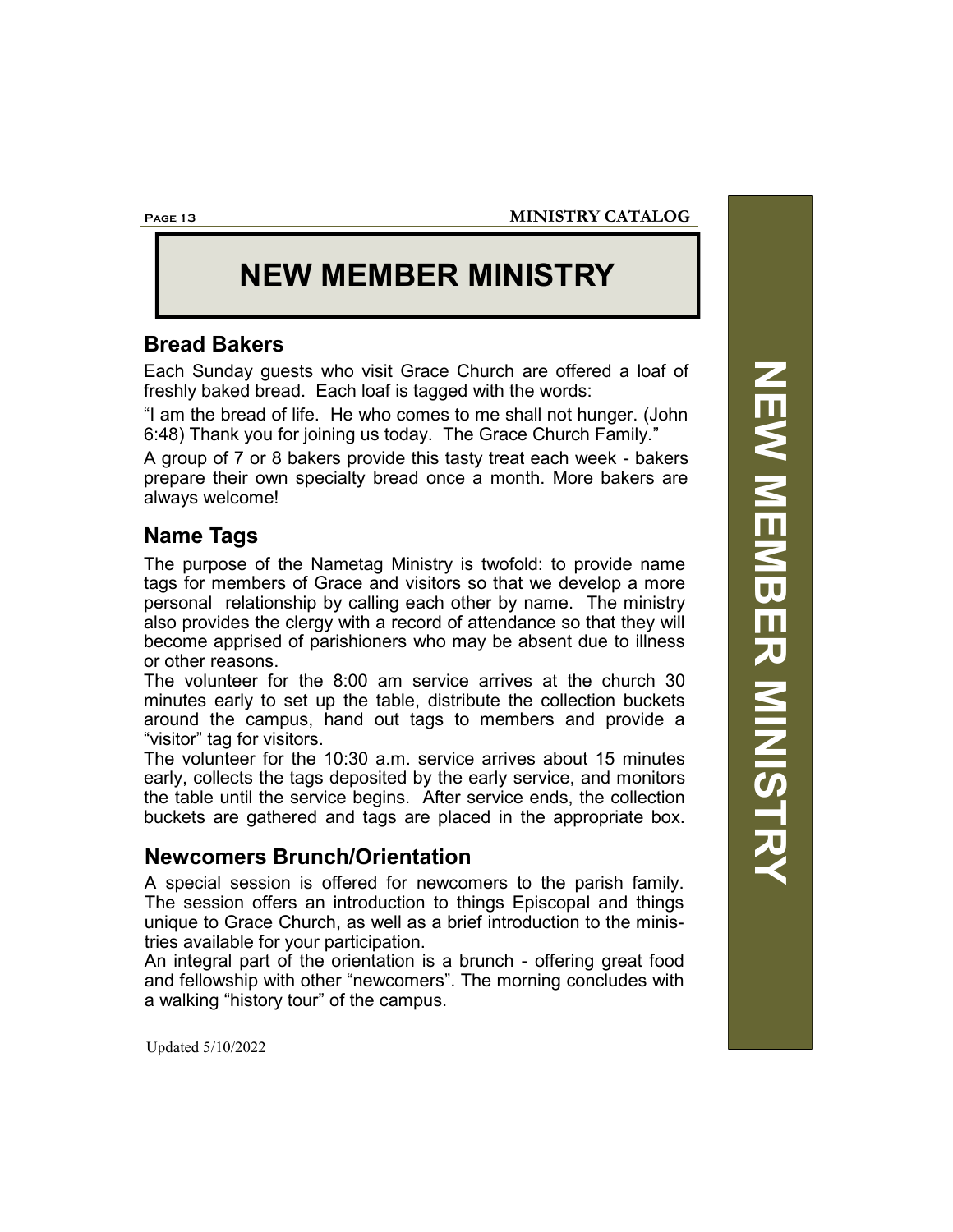### **OUTREACH**

### **Angel Tree**

Children from Port Orange, Horizon and South Daytona Elementary schools are given an opportunity to receive a gift from the Angel Tree at Christmas time. The children are selected based upon their economic need and recommended by school guidance counselors. Individual angels are made with the child's first name, age and gift wish. Members of the congregation select angels, buy and wrap the gifts and return them on a specific date to the church. The gifts are then distributed to the children. This uplifting ministry has served as many as 195 children from our community yearly.

### **Baby Bottles for the Women's Resource Center**

Every Mother's Day, there is a distribution of baby bottles to the congregation to fill with change/donations to benefit the Resources for Women. The bottles are returned to the church on Father's Day. Resources for Women is a not-for-profit corporation whose mission is to provide a compassionate, Christ-centered response to women in our area facing unplanned pregnancies. Resources for Women provides confidential pregnancy testing, education in STDs, pregnancy, and life affirming alternatives, caring listeners, referrals for community services, post-termination support groups, life skills classes and ultrasounds for viability of pregnancy.

### **Feed the Hungry**

On the third Tuesday of every month volunteers from Grace Church help set up and serve hot meals to homeless guests at BRIDGE OF HOPE in Daytona Beach. BRIDGE OF HOPE partners with 35 faith based organizations to provide quality daily nutrition to those in need and is part of Halifax Urban Ministries. There is a sign-up sheet in the narthex for those wishing to volunteer

**OUTREACH**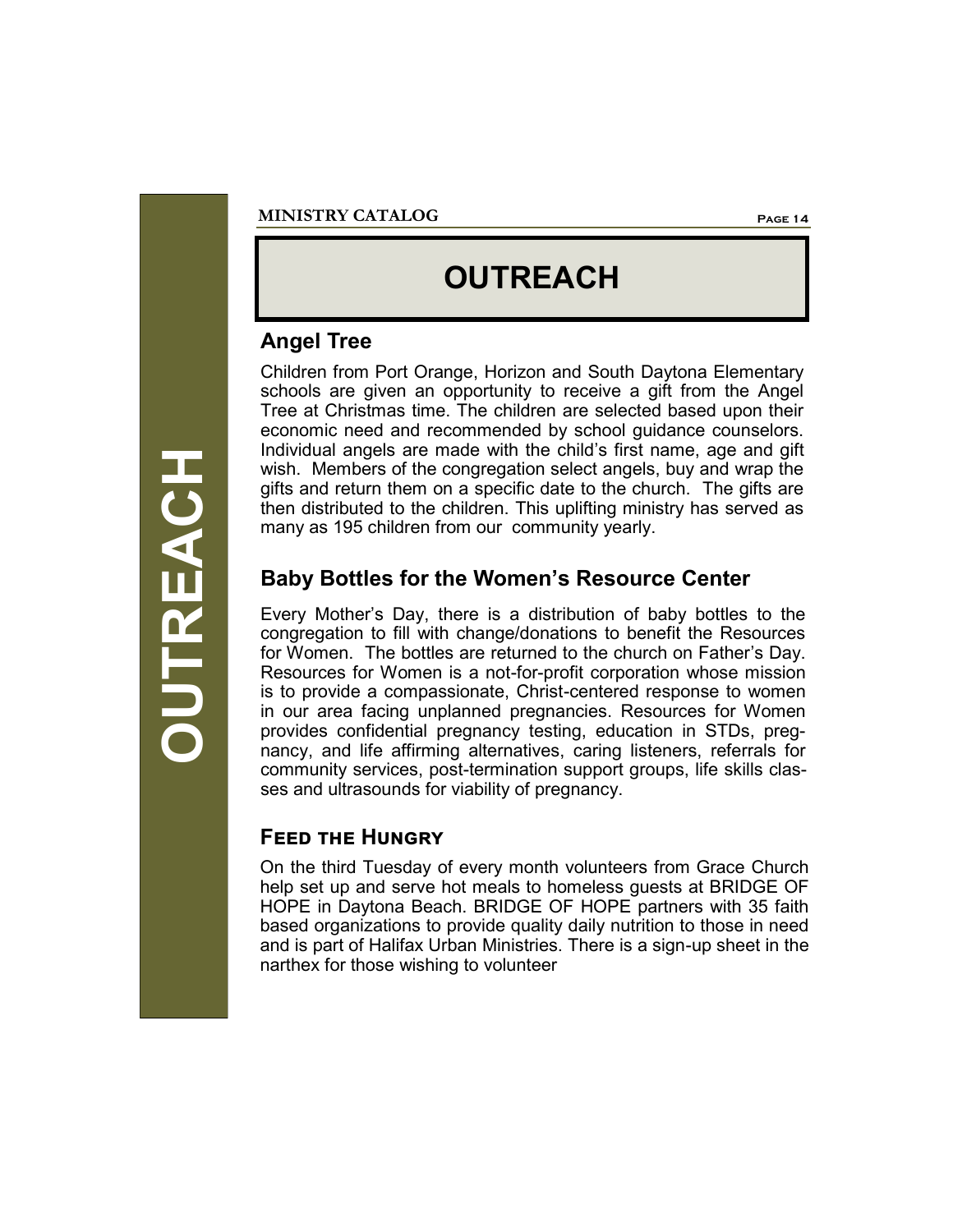### **HUM (Halifax Urban Ministries)**

Started in Volusia County as a food bank for needy families, our pantry was opened in 2005. The recipients apply and, if qualified, receive assistance once a month. There must be someone in the family able to cook the food that is received. Persons in need in Ponce Inlet, Daytona Beach Shores, South Daytona and Port Orange are served at our pantry located in the Parish Life Center. The hours are Monday, Wednesday and Friday from 9a.m. to 11:30 a.m. We are always in need of more helping hands to serve the people in our community.

### **LOADS OF LOVE MINISTRY**

On the third Sunday of each month, volunteers in this ministry show God's love to our neighbors at our local neighborhood laundromat. We provide the customers with detergent and dryer sheets and we pay for them to wash and dry their clothes.

### **Open Table Ministry**

Hope for the Hopeless, a Home for the Homeless… The **Open Table Ministry** seeks out and guides those experiencing homelessness and poverty to long-term health and wholeness by building ongoing trusting relationships, meeting practical and personal needs, making connections to community resources, and bridging critical gaps in the social services system.

At Open Table Ministry, we are intentional about *befriending*, *building* strong relationships with and *serving* the homeless members of our community who are pushed aside, living unsheltered, often to be unnoticed, disregarded or ignored.

### **Outreach Committee– Mission & Ministries Subcommittee**

This is a study and planning group under the auspices of the Outreach Committee. The purpose of this subcommittee is to intentionally discern, with God's help, the needs of our community, state, nation and the world so that we may bring the saving grace of Christ outside the doors of Grace Church.

**OUTREACH**  OUTREACH

**Page 15**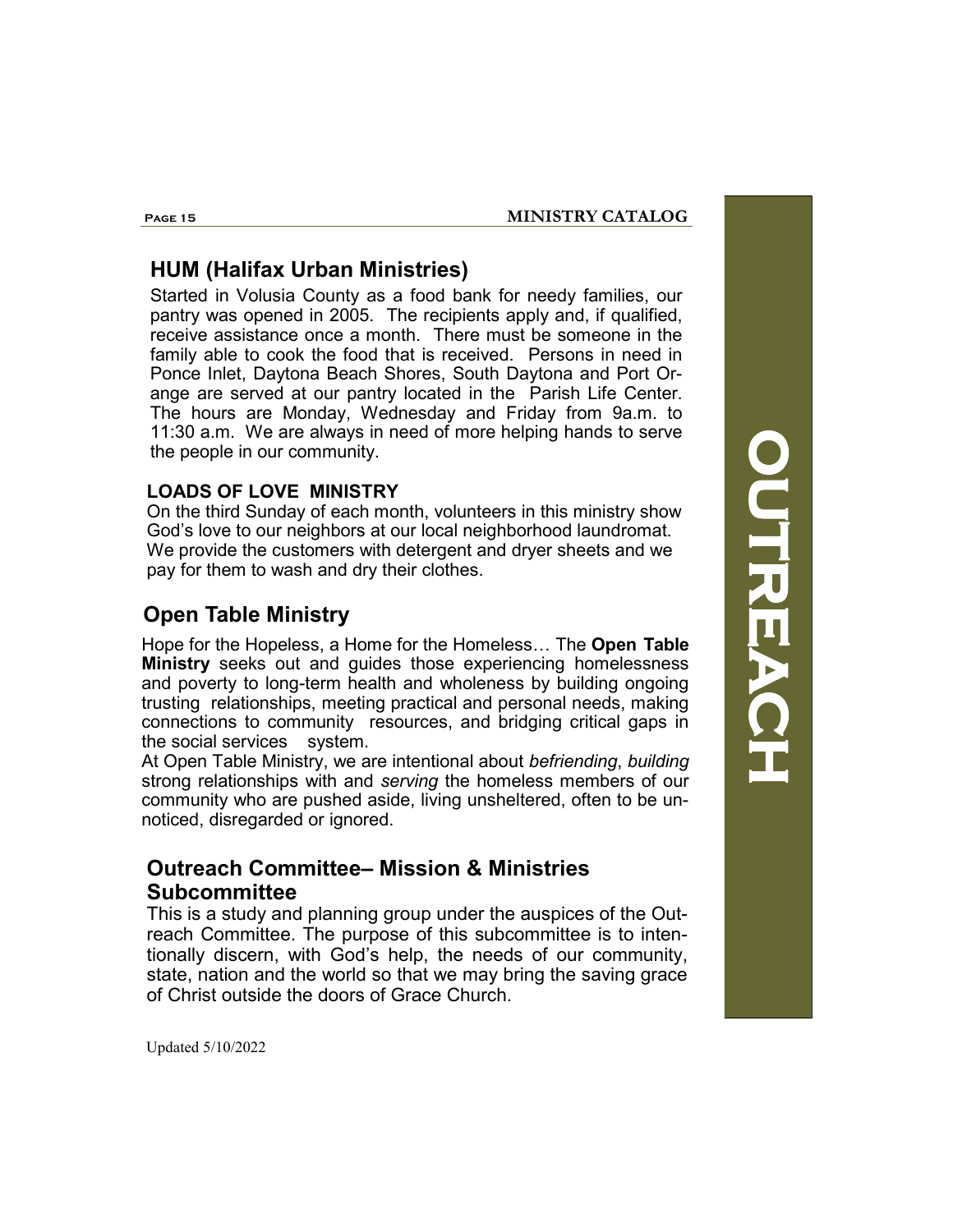### **Outreach Committee**

Grace Church Outreach Ministry started in the late 1980's by handing out monthly flyers with specific requests of donations needed to reach the needs of our community at large.

It has grown greatly since then. Please note the various offerings listed in this section. We also sponsor an annual fundraiser to support the Outreach ministries.

Outreach has a mission statement, "Reach out to the community at large as Christ's arms of love, serving and inviting into fellowship God's people outside the doors of Grace Church". In many ways we have only just begun. If you are interested in impacting lives of others outside of Grace Church, please come and join us. We meet quarterly, and as needed on Saturday mornings.

### **St Nicholas Sunday Baby Supply Drive**

Chiles Academy is a school for unwed teen mothers and their children up to 3 years old. Every year there is an ingathering of baby/toddler supplies and toys for these children before St Nicholas Sunday. These items are given to the parents of the Academy for Christmas gifts for their children.

### **School Supply Drive**

Every year representatives from the Outreach Committee contact Port Orange and South Daytona Elementary Schools to determine the proposed enrollment and the need for school supplies. A list of the supplies needed is compiled and distributed to the congregation in August.

Prior to the start of school, there is an ingathering of the supplies. Supplies are separated and distributed to the two schools for their children who are unable to purchase them. Monetary donations that are received are used to purchase more school supplies.

**OUTREACH**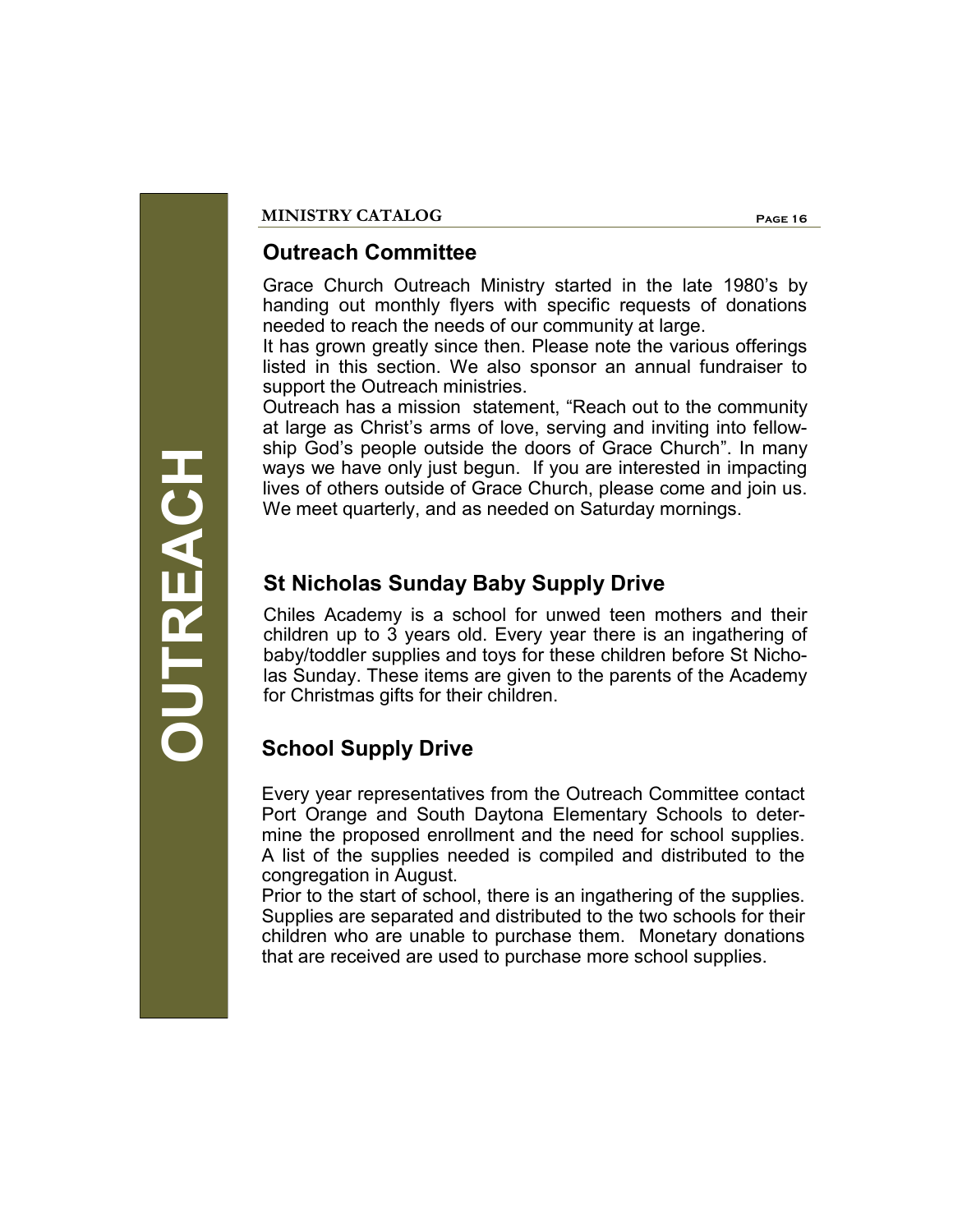### **Pet Food Pantry**

The mission of out pet food pantry is to provide pet food to financially challenged families in an on-going effort to keep pets in their homes.

Grace Church operates one of very few pet food pantries in Volusia County.

The congregation makes donations of pet food, supplies and cash to keep this ministry active.

Volunteers distribute pet food to the HUM clients on the first Monday of every month.



**OUTREACH** DO DO

**Page 17**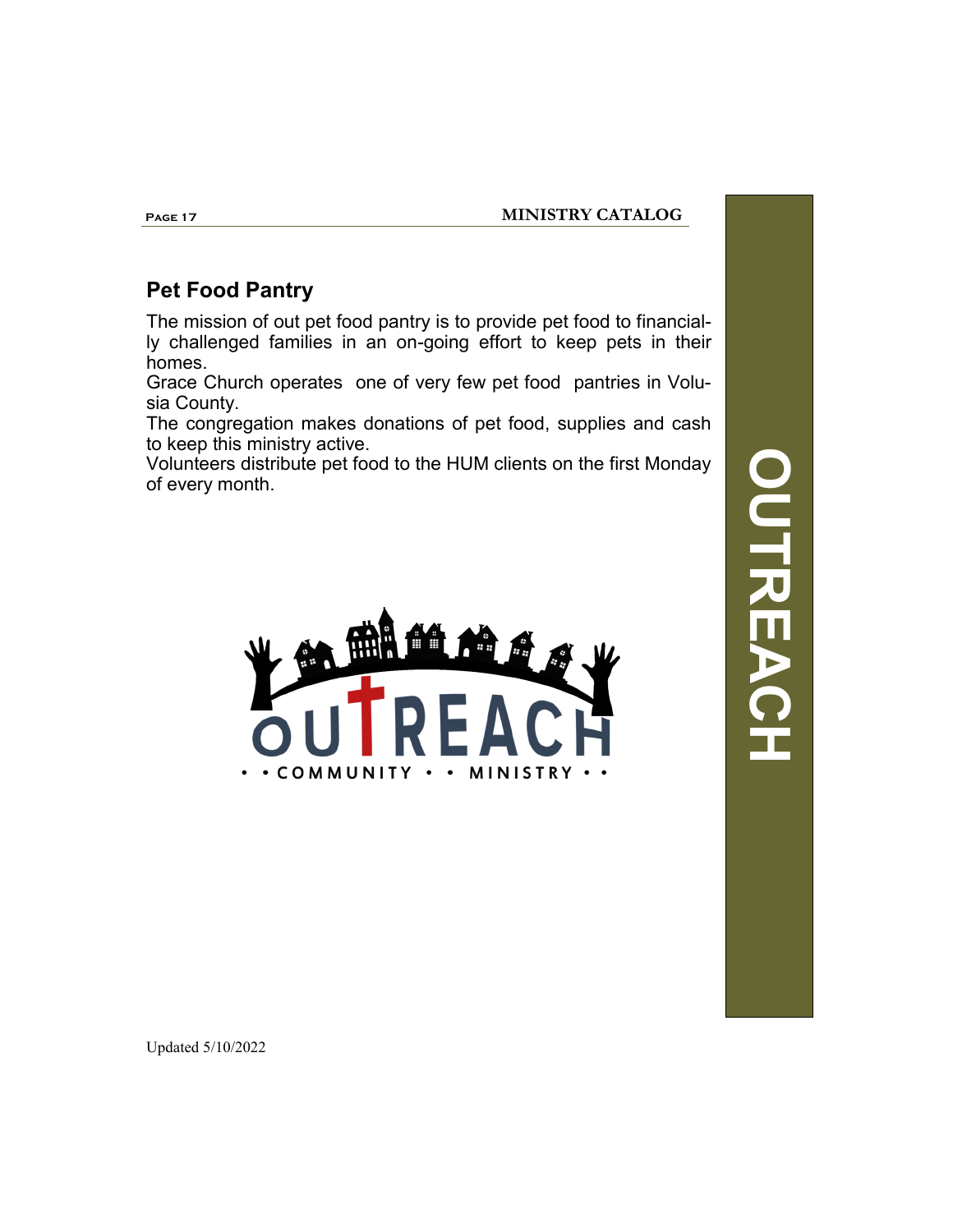### **PASTORAL CARE**

### **Bereavement Counseling**

Bereavement counseling is offered to all parishioners. All counseling is held in strict confidence. Bereavement Support Groups will also be offered, as announced in church and the local papers.

### **Flower Visits**

We at Grace love all of our parishioners and especially seek to care for them even when they cannot come to church.

We remember that they are part of the body of Christ. Along with the LEV visits, our member volunteers deliver flowers directly from the altar to those who are unable to come to church.

### **Healing Services**

Healing Services are held on the first Wednesday of every month at 6:00 pm.

These Eucharistic Services include special prayers, music and the opportunity to receive the laying on of hands and anointing with oil (also known as Holy Unction) for healing. Our Prayer Teams and Music Ministry are also part of this service.

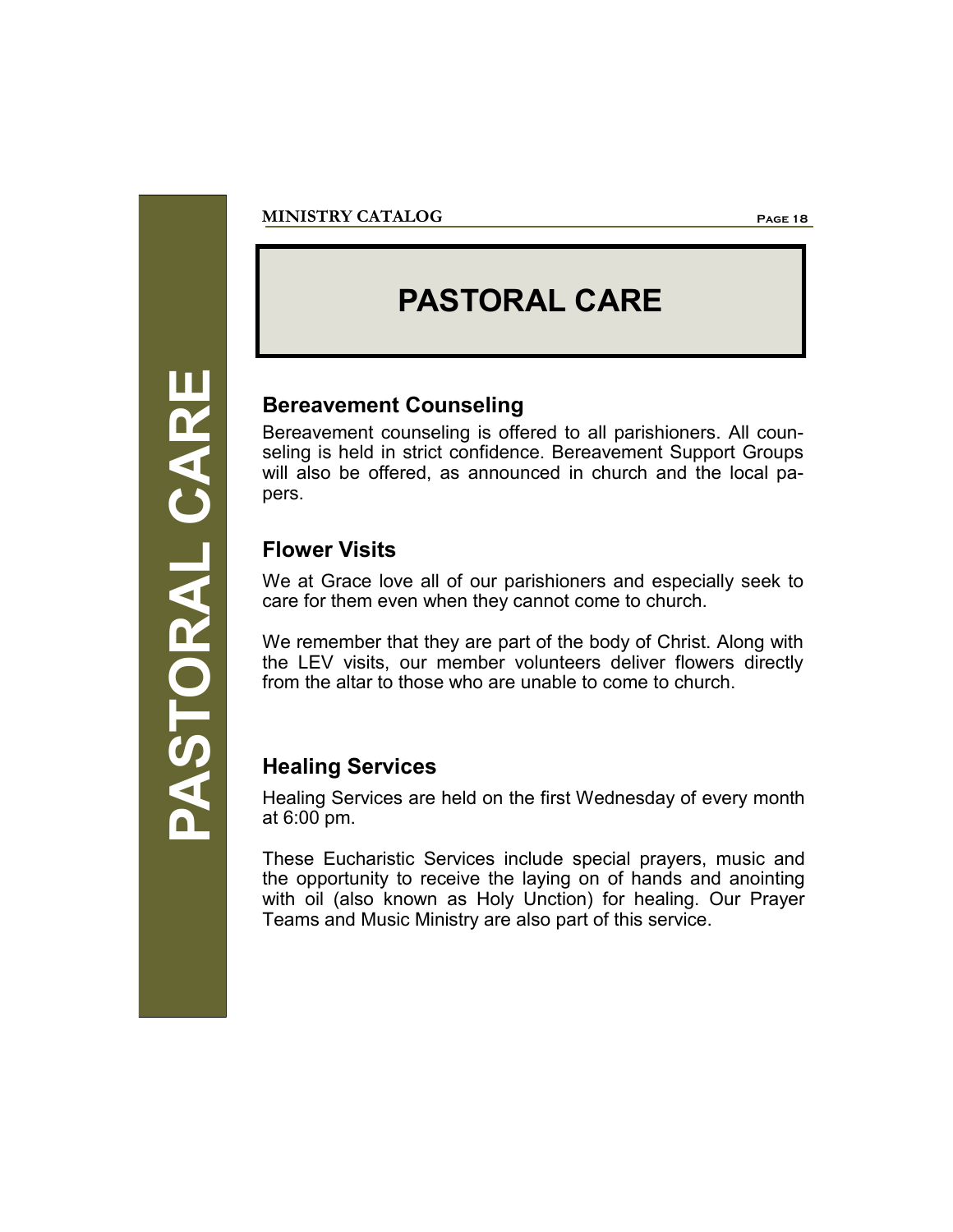### **Hospital Calls**

It is our privilege to make personal calls to area hospitals before surgeries, procedures, etc.

Since the hospitals no longer call churches to notify offices of your admission; and are often not permitted to tell callers if you are currently hospitalized in their facility, please make every effort to notify the office and/or clergy of any hospitalizations.

We especially like to be present prior to surgery (yes, even at 6 a.m.) to offer prayer with you.

### **Lay Eucharistic Visitors**

Lay Eucharistic Visitors (LEVs, for short) are laypersons licensed by the bishop to carry the sacrament from the parish's altar to the homes and sickbeds of persons shut away from the parish family due to illness, infirmity, age, etc.

LEVs are required to complete a local parish training course. They serve at least one Sunday/week per month.

### **Prayer Circles**

An entire army of prayer warriors are mobilized every day to offer prayers and intercessions for a wide array of prayer concerns and thanksgivings.

A call to any member of the Prayer Circles ensures that within minutes a growing chorus of prayer will be ascending to the throne of God on your behalf. To initiate a prayer request, please call the office or the ministry leader or submit a prayer request through our website.

**PASTORAL CARE** PASTORAL CARE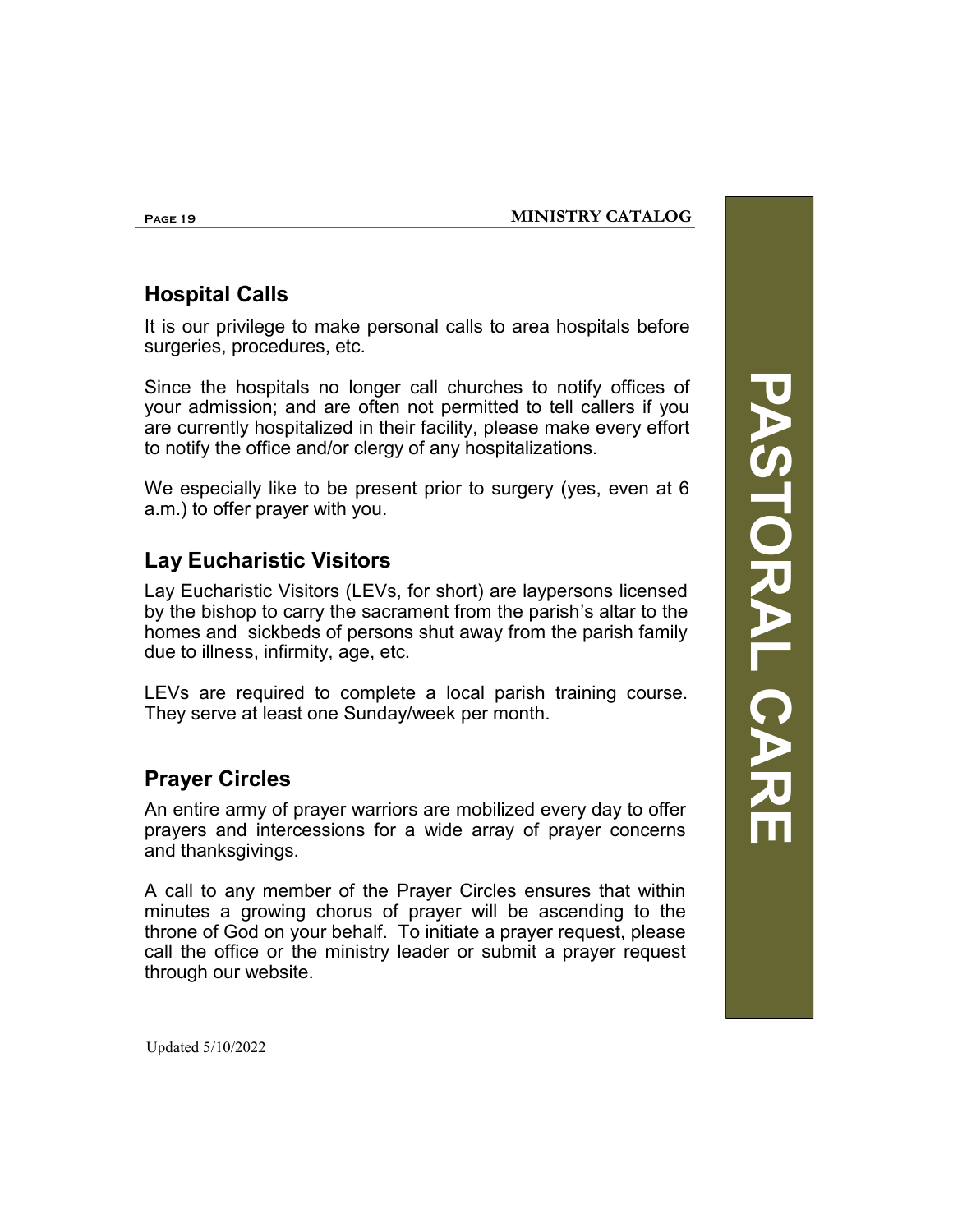### **Prayer Ministry**

Grace Church is blessed with a very active Prayer Ministry with many different types of opportunities to use your gifts of prayer or to seek prayer. All prayer requests are held in strict confidence between the person and the prayer ministers. Prayers may be offered for any concern such as a job, children, a relationship, anger, fear, illness, finances, etc.. God's healing is not limited to physical miracles.

The prayer ministry seeks to provide a safe environment for those needing prayer and healing of body, mind or spirit, for you or any member of your family or friends. You can be an intercessor for others in need. Just as Jesus gave us miracles in his life on earth, he gives us miracles today. If you would like more information or if you would like to make a prayer request, please contact the office or submit through our website.

### **Prayer Shawl Ministry**

The goal of the Prayer Shawl Ministry is to give a shawl to each of those who are ill, lonely, or in need of comfort. Prayer shawls are used by the Jewish people and have been since Biblical times. They are worn during major occasions such as Bar Mitzvahs, weddings, and burials.

In early Biblical times, when there were too many men to fit into a tent of meeting to worship God, they would pull their prayer shawl over their heads forming a tent where they would sing and chant Hebrew songs and call upon God. It was intimate and private and set apart from anyone else so they could focus on God.

It is our hope and prayer that the shawls, prayerfully knitted or crocheted, will bring comfort and healing and that it will feel like the arms of Jesus enfolding the person in love. These shawls are blessed at the altar during services.

ASTORAL CARE **PASTORAL CARE**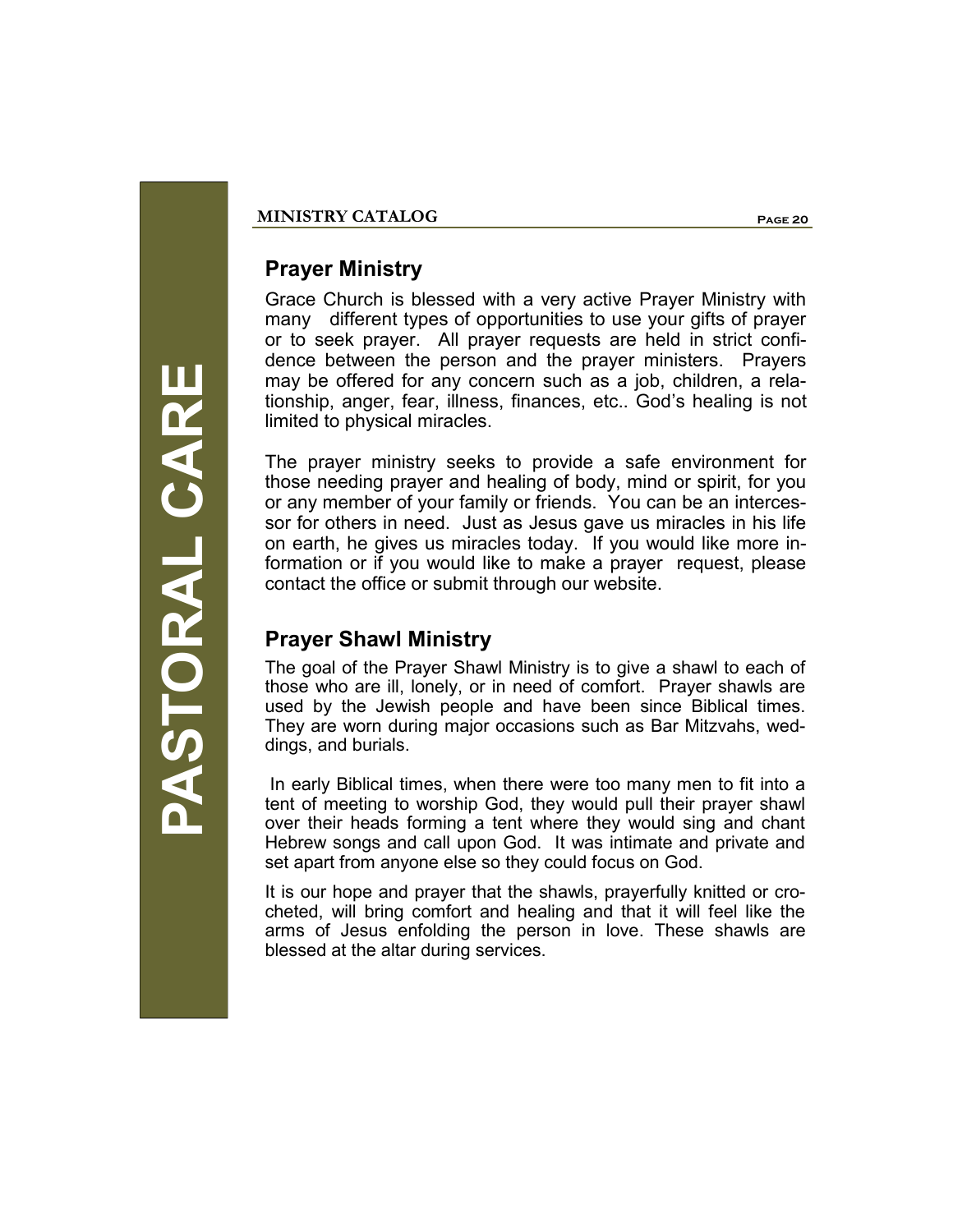**Page 21**

### **SKILLS AND TALENTS INVENTORY**

### **Ministry Fair**

Periodically Grace Church hosts a Ministry Fair to showcase the numerous ministries available to our congregation. Formatted in a trade show layout, our parish hall is transformed into a showcase that invites all to seek their place in a ministry activity.

The purpose of the Ministry Fair is to help us better identify how we can answer God's call to be His servants.

### **Spiritual Gifts Assessment (Network)**

This ministry provides the clergy, staff, and congregational leaders with tools and a format to identify people with needed gifts, talents, and passions to fill positions in the ministries of Grace church.

Periodic spiritual gift workshops are used to offer instruction on spiritual gifts and assess individual's gift set. The data gained is entered on the parish database and referenced as needed.

The current program being used is called NETWORK and has proved to be a very successful asset to our church and members in finding their service passion to be the right person, in the right SKILLS & TALENTS INVENTORY **SKILLS & TALENTS INVENTORY**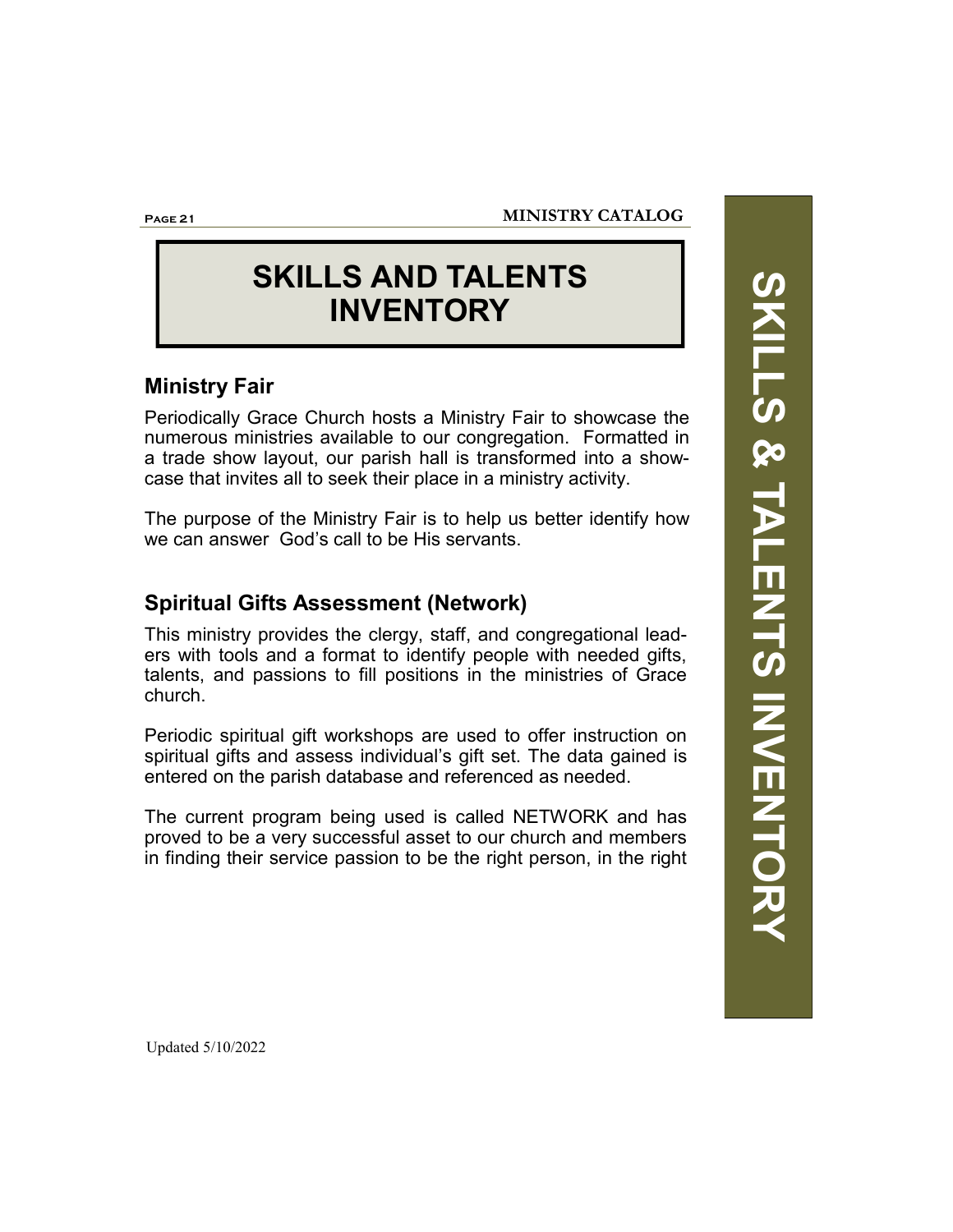### **STEWARDSHIP** STEWARDSHII

### **STEWARDSHIP**

### **Audit Committee**

We are required to perform an annual audit of all church financial accounts. An annual audit conducted by a CPA is the desired standard, but when financial considerations preclude such an audit, the audit committee is constituted of 3-5 volunteers with some expertise in bookkeeping and/or accounting.

This group takes on the parish operating, mission and building accounts—checking, savings and investment—performing a checklist of audit tasks. The committee includes the Treasurer, who, due to the nature of office, serves only in an advisory capacity.

### **Budget Committee**

The Budget Committee meets several times from October through December in order to build a balanced church budget. The budget represents the "chart of accounts" in our operating budget. The chart of accounts identifies the income and expense lines.

The final budget is approved by the Vestry and by parishioners at the Annual Meeting in January. The Committee meets other times during the year to assess how the budget is being implemented and to offer suggestions if any accounts are significantly under or over budget, while maintaining a balanced budget.

The Budget Committee has five (5) members, including the Treasurer and at least one member of the Vestry.

### **Insurance Committee**

A committee is formed on an as needed basis at the direction of the Vestry upon the recommendation of the Treasurer. Persons versed in insurances property, liability, health, etc. would be greatly appreciated for this work.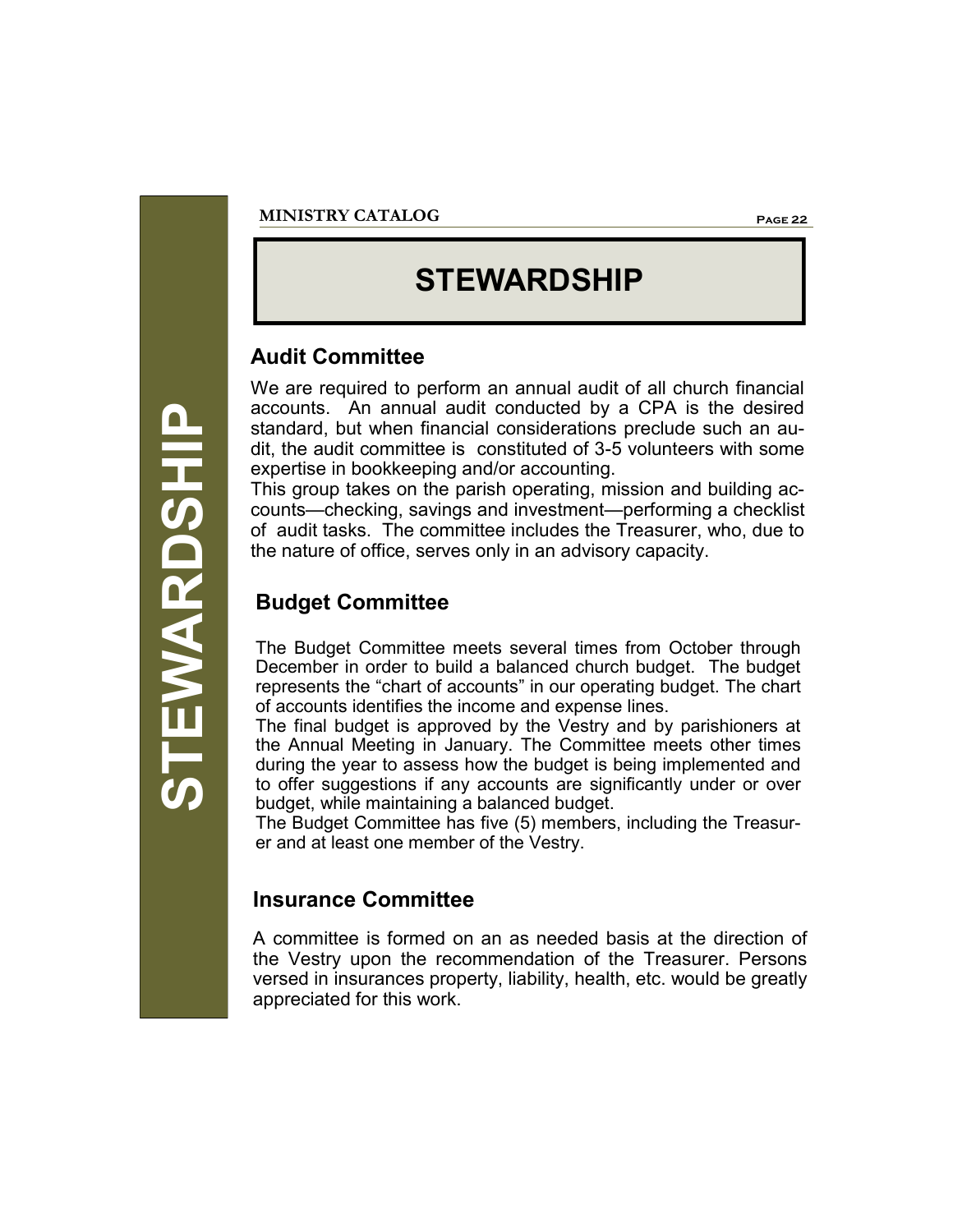### **Inventory Committee**

The contents of our three buildings are included in our inventory. The Inventory Committee meets annually to update the inventory reflecting the additions and deletions during the previous year. This inventory is used to determine the insurance needs of the parish. This committee consists of 5-7 members, one of whom should be on the Vestry.

### **Investment Committee**

An Investment Committee is formed upon the recommendation of the Treasurer when gifts are received in the form of stock and/or when there are sufficient cash reserves to warrant consideration of investments outside of general savings or money market funds. The committee includes the Rector, the Treasurer and one or more parishioners in good standing who have sufficient expertise to make a contribution to the effort. The committee is guided by an investments policy adopted by the Vestry.

### **Offering Counters**

Weekly offerings are counted by the ushers or other non-related volunteers following services and placed in safekeeping pending a count and deposit by the Financial Secretary or other individual appointed by the Rector and/or Treasurer. Every effort is made to ensure sufficient oversight and accountability to assure proper management of all contributions. In the event there is no usher or other appointed person, the Rector ensures contributions are held in safekeeping until they can be delivered to the Financial Secretary or bookkeeper for deposit.

### **Planned Giving**

Did you know that estate planning can provide a wonderful gift for a favorite non-profit or the Church while preserving an inheritance equal to - or even greater than that you thought you were planning to leave behind at your death? Planned giving provides periodic education and a reference to consultants and tools to make the best and wisest disposition of your legacy.

**STEWARDSHIP STEWARDSHI** 

Updated 5/10/2022

**Page 23**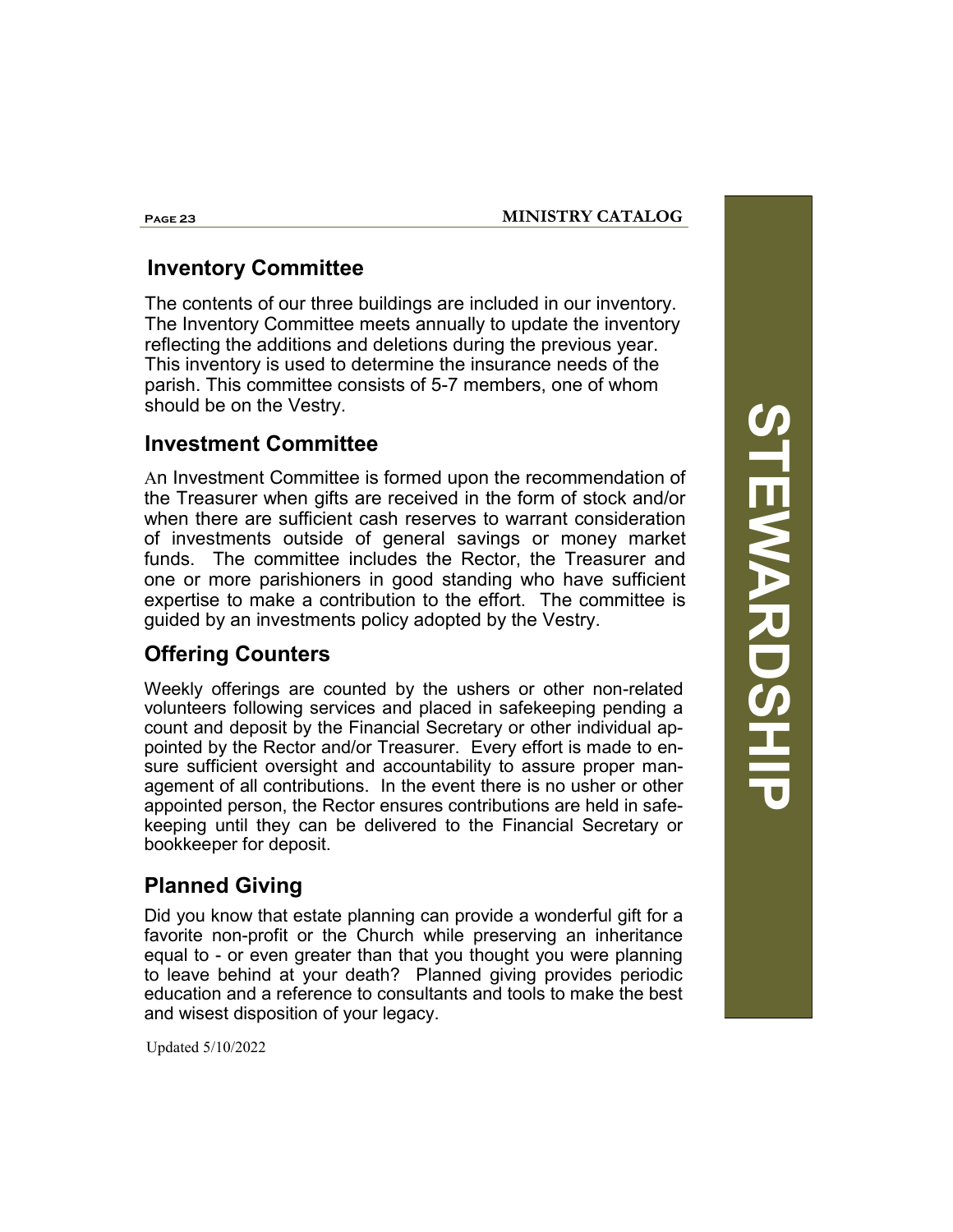### **Policy Committee**

The Policy Committee exists to provide a defined direction for the programs at Grace and for the conduct of "business", and for interaction with congregation and neighborhood. It gathers and keeps track of the many procedures and policies that have been adopted over the years.

The Policy Manual provides a record of policies and procedures that have general church-wide application and is updated periodically. Folks with an innate sense of order, administration and structure would make good members of this committee.

### **Scholarship Committee**

The Scholarship Committee held its first meeting on October 24, 2018. The goal of the committee is to award a scholarship to graduating high school seniors who are active at Grace Church. Students who wished to be considered for a scholarship must submit a completed application. The graduating class of 2020 was the first class eligible for a scholarship.

### **Stewardship Committee**

This committee meets year-round to promote the three aspects of stewardship – time, talent and treasure. We promote the care and nurture of the wonderful gifts and resources the God has placed within our reach. We also plan and implement the annual Pledge Campaign.

This committee consists of 5-7 members, one of whom should be on the Vestry.

**STEWARDSHIP TEMARDSHIP**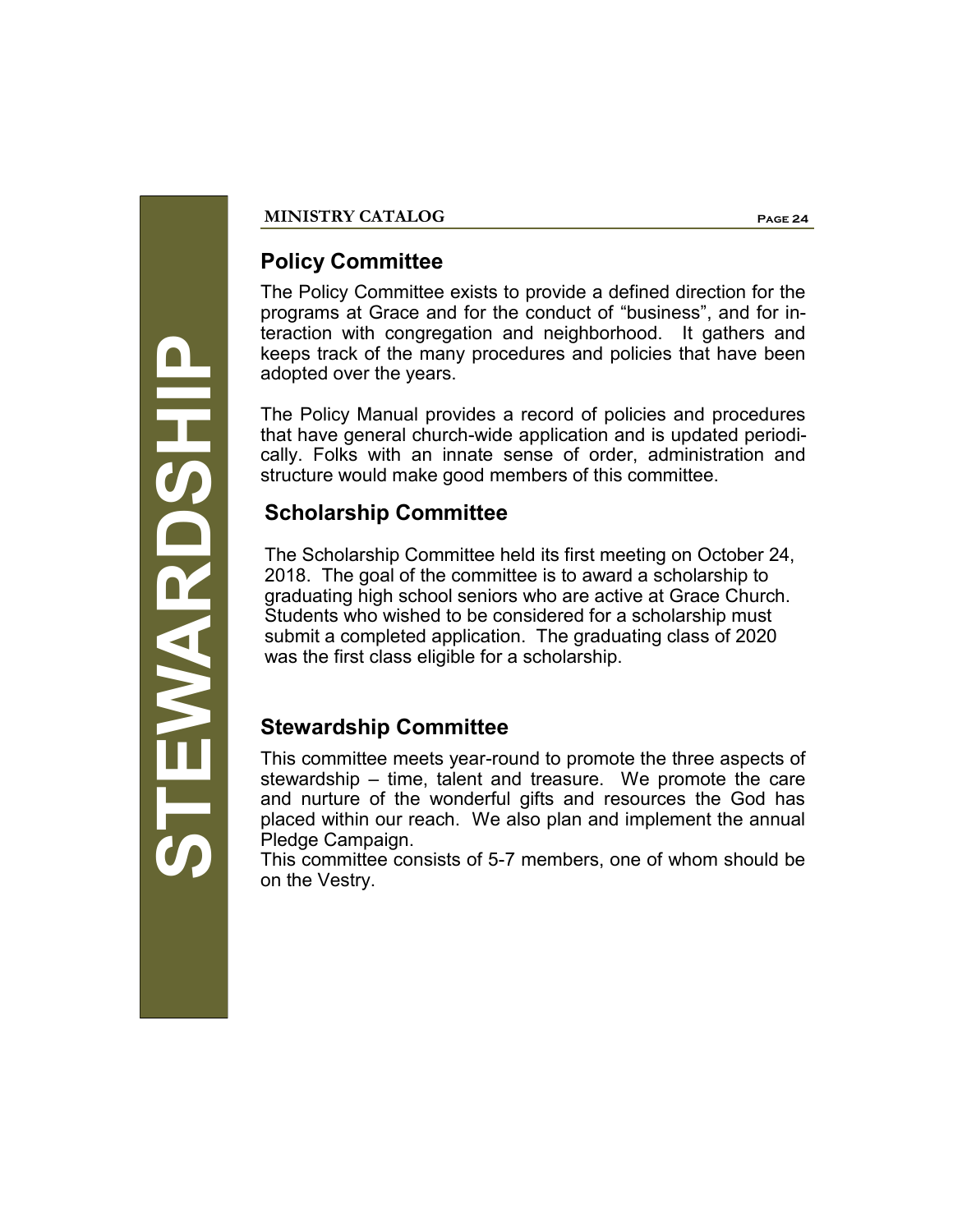**Page 25**

### **WORSHIP & MUSIC**

### **Acolytes**

Acolytes assist the clergy in leading worship. Young (and not-soyoung) men and women, ages 9 and up serve at the altar by helping prepare the table, leading processions with cross and torches, carrying banners on festival occasions, bearing incense, etc. Training is on-going and all are welcome.

### **Adult Bible Study**

Adult Bible Study is not your mother's Sunday School Class! We explore scripture with a  $21^{st}$  century viewpoint, aided by video, literature, music, study journals and the vast experiences of participants. Whether you are looking for introspection or interaction, we have opportunities for all types of learners. Gather with us at 9:20 in the south end of Goddard Hall every Sunday except the first Sunday of the month.

### **Altar Guild**

The altar guild is composed of men and women who work behind the scenes to care for brass and silver, candles, vestments and paraments, as well as prepare the altar and environment for worship. Teams of 3 to 4 persons work each week, setting out bread and wine, candles, books, vestments and various implements for worship.

Following services, the same teams cleanse vessels, tidy up, and deal with a variety of linens used at the table. Holidays present special opportunities to exercise creativity in setting the stage for our celebrations.

**WORSHIP & MUSIC** MORSHIP & MUSI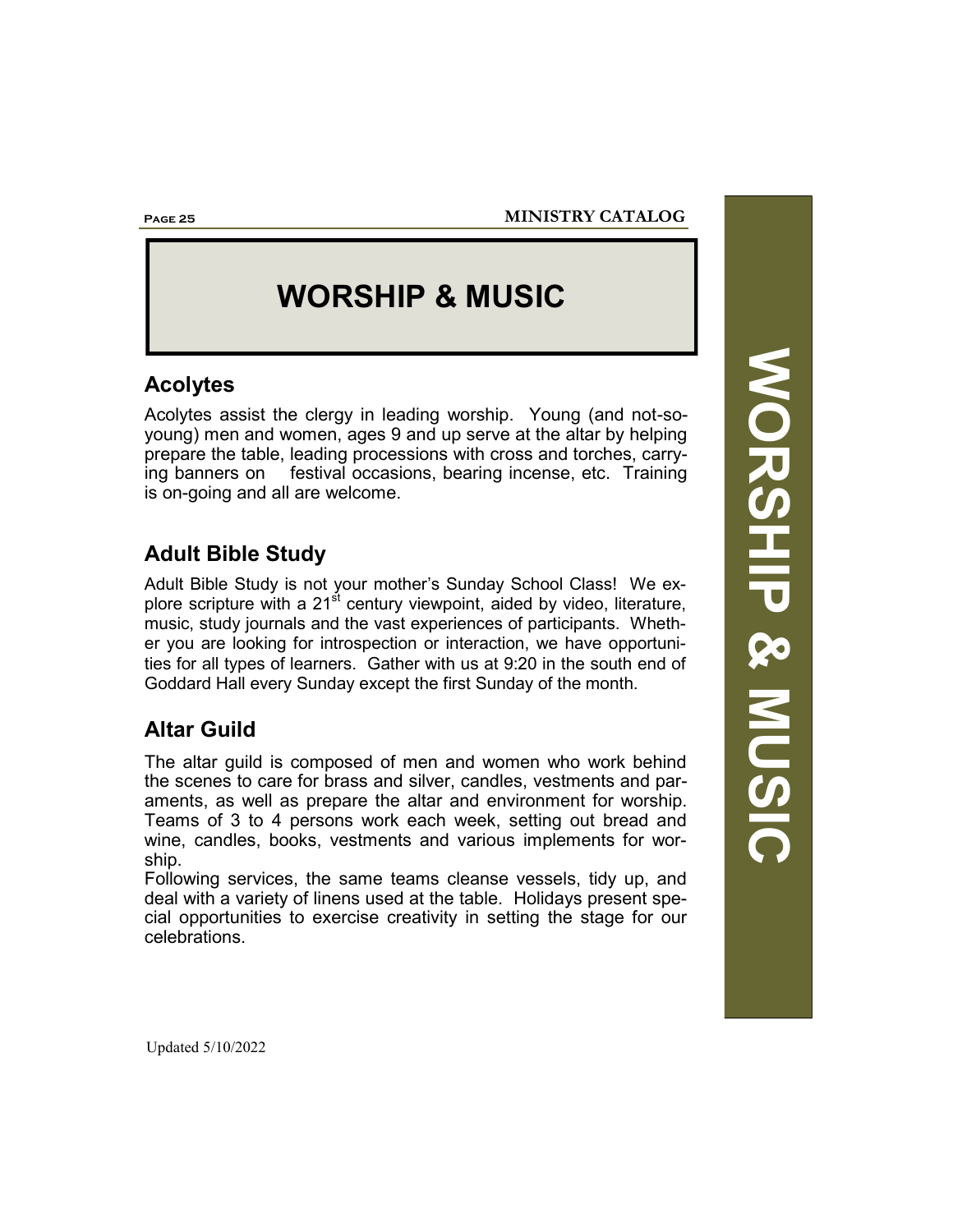### **MINISTRY CATALOG Page 26**

### **Choir and Music Ministries**

Music has long been the backbone of Grace Episcopal parish ministry. The 10:30am Worship Leader directs the music ensemble of instruments and singers, providing contemporary and blended service music.

Under the guidance of the 8:00am Organist, more traditional music is sung by members of the 8:00 am Choir.

No experience is necessary to join these group. Lessons and practice are provided on a weekly basis. During Wednesday 6:00 pm Prayer and Praise Service, contemporary music is provided.

### **Flower Guild**

The guild ensures the beautification of the sanctuary and honors the seasons of the church by enhancing the worship with flowers. New members, men and women, are always welcome. Flower arrangement training is offered throughout the year.

After the second service, the altar flowers are brought into the sacristy. Small flower arrangements are made for distribution by our Flower Visits ministry volunteers.

### **Lay Eucharistic Ministers**

Serving the chalice at God's altar is more than a ministry, it is a privilege. Better known as LEMS, these men and women assist with serving communion at Sunday services, funerals, and holiday services.

Usually a server is scheduled 1or 2 times per month. A license by the Bishop is needed and is obtained by attending a training session at Grace Church. The license must be renewed periodically.

**MORSHIP & MUSIC WORSHIP & MUSIC**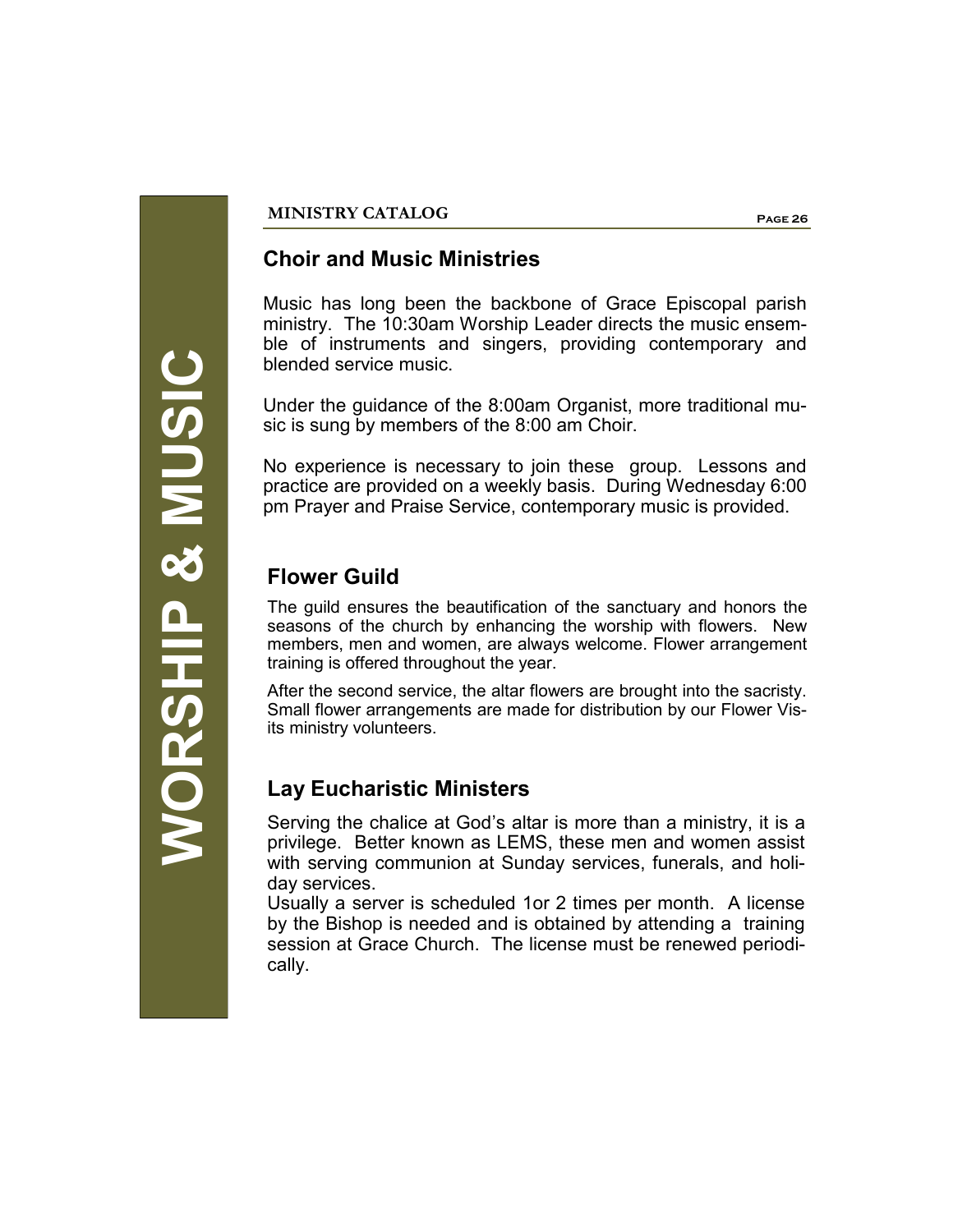### **Lectors**

Lectors are laypersons (of any "reading" age) who volunteer to read the scriptures aloud in public worship. Training in use of the voice, sound system and study tools is offered as needed. Lectors serve in rotation and usually reader once or twice a month.

### **Prayer Station Ministry**

Prayers stations are available during communion at both services every Sunday. If you are seeking prayer for a specific need or wish to give thanks for a blessing, please come to the station at the back of the sanctuary where two of our trained ministers will meet you. Prayer stations are confidential and discreet. We are here to serve our church family and Jesus Christ, our Lord and Savior.

If you are interested in becoming a prayer minister, training is offered. We meet at 9:30 am on the first Sunday of each month.

### **Ushers/Greeters**

Ushers and Greeters work together to welcome and assist visitors and newcomers. Ushers offer a "frontline" ministry of hospitality and assistance to worshipers. Teams of two serve at least once per month on Sundays and special services. In addition to distributing bulletins and other worship materials, ushers direct persons to communion stations, receive the offerings, and tidy up the pews following services. Ushers may be men, women or

### **Wednesday Evening Prayer & Praise Music**

A team of volunteers provides music and singing at our Wednesday evening service. They select and play praise music which ties into the service's scripture readings.

**WORSHIP & MUSIC MORSHIP & MUSIC** 

Updated 5/10/2022

**Page 27**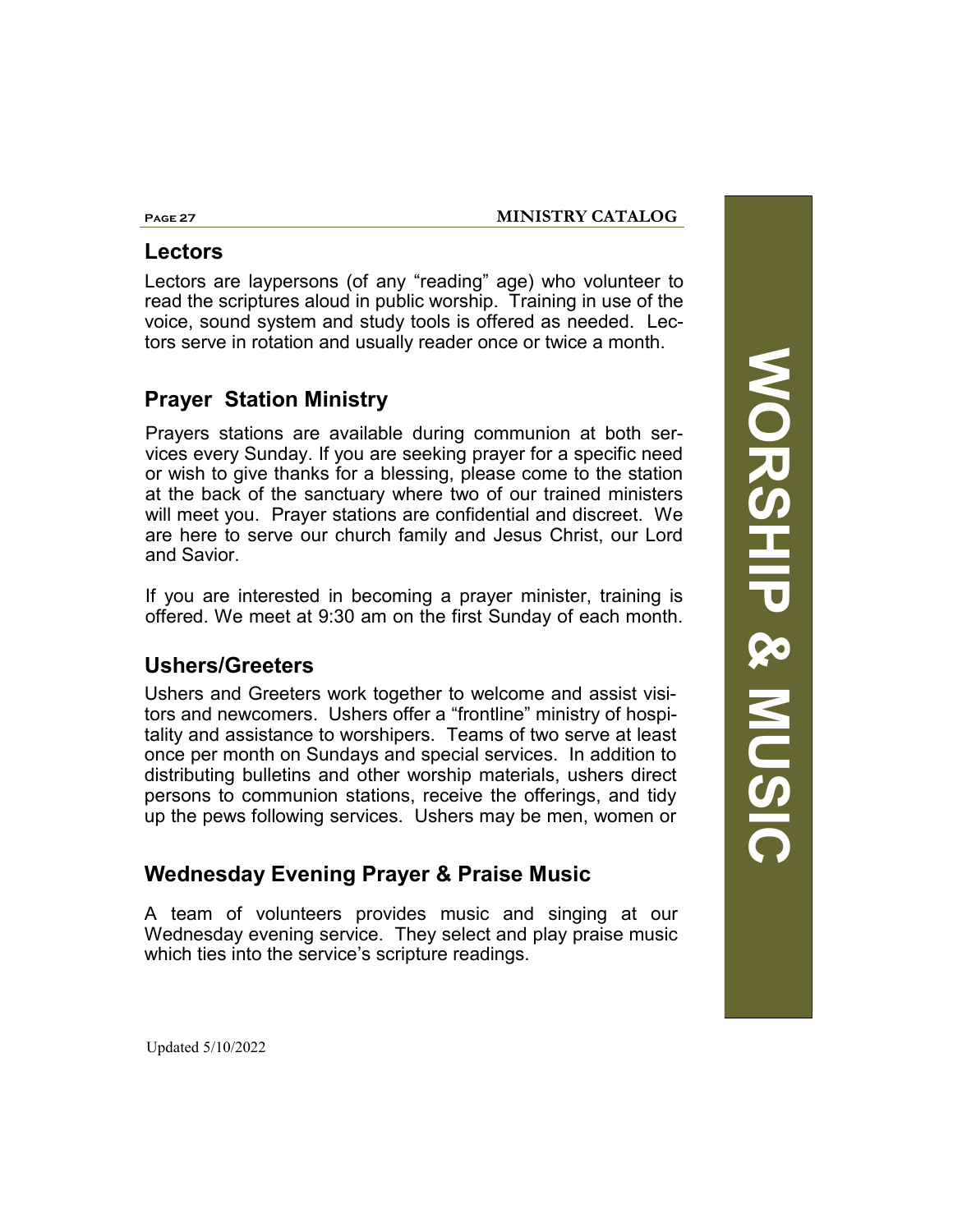### **MINISTRY CATALOG**

| <b>Ministry</b>                          | Telephone #  | <b>Contact Person</b> |
|------------------------------------------|--------------|-----------------------|
| Acolytes                                 | 386-767-3583 | Rev. Susan McCaffrey  |
| Adult Bible Study                        |              |                       |
| <b>Altar Guild</b>                       | 386 265-5740 | Rosie Shaw            |
|                                          | 386 756-1137 | Susan Wright          |
| Angel Tree                               | 386-322-7700 | Roseann Kurrle        |
| <b>Audit Committee</b>                   | 386 872-3533 | <b>Rick Eaton</b>     |
| Baby Bottles for Women's Agency          | 386-265-5740 | Rosemary Shaw         |
| <b>Bereavement Counseling</b>            |              | Clergy                |
| <b>Bread Bakers</b>                      | 386 756-4134 | Jackie Grainger       |
| <b>Buildings &amp; Grounds Committee</b> | 386-761-3656 | John Palmer           |
| <b>Budget Committee</b>                  | 508 813-1366 | Gary Lincoln          |
| Catechesis of Good Shepherd              | 386-576-4986 | Carol Wilhelm         |
| Catechumenate                            | 386 767-3583 | Rev. Gary Jackson     |
| <b>Choir &amp; Music Ministries</b>      |              |                       |
| 8:00am Service                           | Amy Crane    |                       |
| 10:30am Service                          | 863-529-5005 | <b>Terry Schmitt</b>  |
| Christmas Post Office                    | 386-788-4438 | Sue McIlrath          |
| Cursillo/Ultreya                         | 386-761-3391 | Maggie Thompson       |
| Daughters of the King                    | 386 852 7543 | Sue McIlrath          |
| ECW - Episcopal Church Women             | 808 469-7706 | Nancy Brunner         |

**DIRECTORY**  DIRECTORY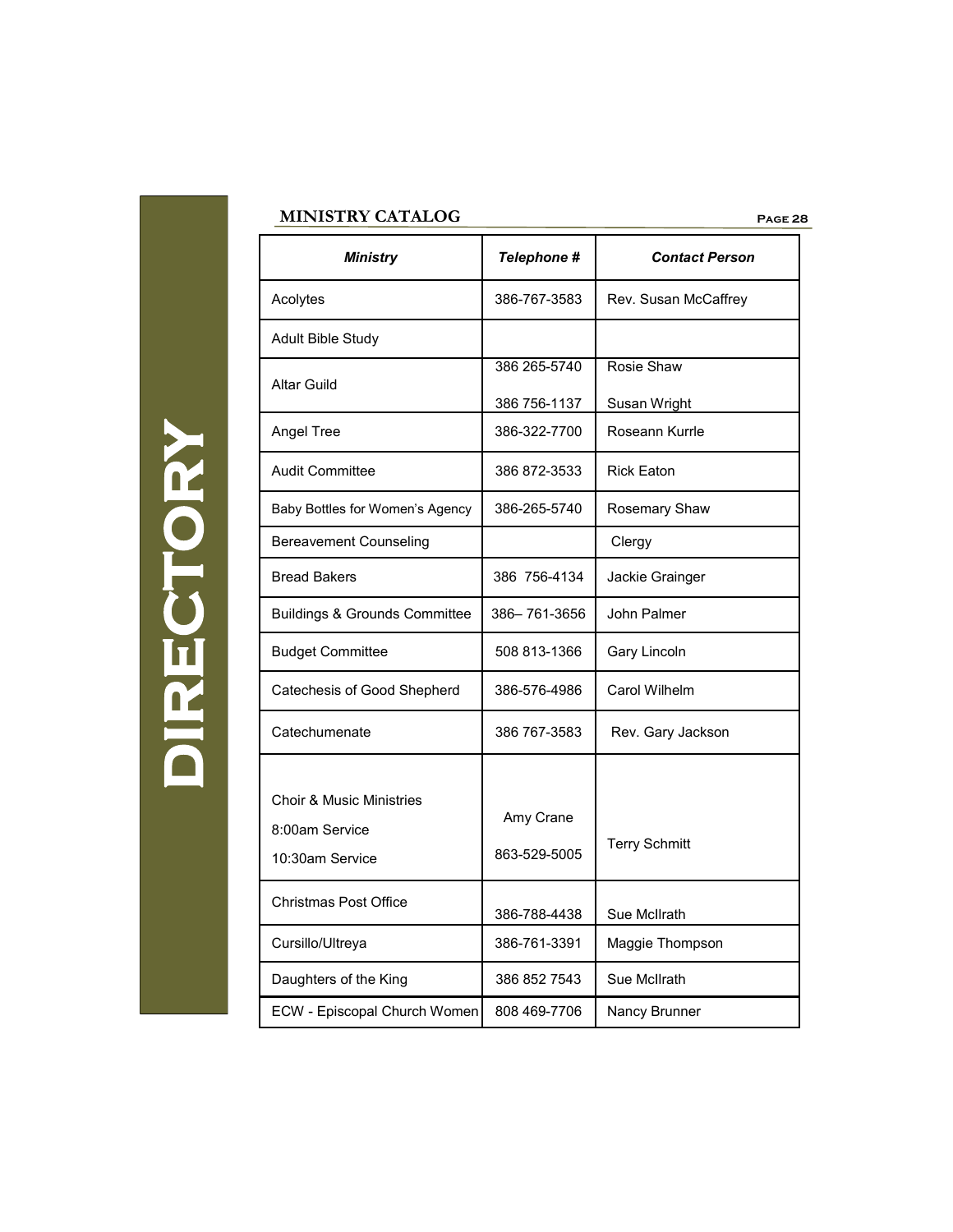### **Page 29**

### **MINISTRY CATALOG**

| Feed the Hungry                     | 239 464-6715                 | Mary Finger                   |
|-------------------------------------|------------------------------|-------------------------------|
| <b>Flower Guild</b>                 |                              | <b>Sharon Winter</b>          |
| <b>Flower Visits</b>                | 386 679-8801                 | <b>Teresa Valdes</b>          |
| Graceway Café                       |                              | <b>Rotating Volunteers</b>    |
| <b>Greeting Card Ministry</b>       | 941 586-9400                 | Suzie Torborg                 |
| <b>Healing Services</b>             | 386 767-3583                 | Re. Gary Jackson              |
| Home Bible Study                    | 386 788-3845                 | Alan Titkemeier               |
| <b>Hospital Calls</b>               |                              | Clergy                        |
| <b>HUM - Halifax Urban Ministry</b> | 386 258-5274                 | Debbie Fleming                |
| <b>Insurance Committee</b>          | 386 767-3583                 | Rev. Gary Jackson             |
| <b>Inventory Committee</b>          | 508 813-1366                 | Gary Lincoln                  |
| <b>Investment Committee</b>         | 386-846-7707                 | Alan Titkemeier               |
| Lay Eucharistic Ministers           | 386 767-3583                 | Rev. Susan McCaffrey          |
| Lay Eucharistic Visitors            | 386 767-3583                 | Rev. Susan McCaffrey          |
| Lectors                             | 386 767-3583                 | Rev. Susan McCaffrey          |
| Library                             | 386 322-0155                 | Cathy Peterson                |
| Lunch Bunch                         |                              |                               |
| Loads of Love                       | 386 788-3845                 | <b>Carol Titkemeier</b>       |
| <b>Memorial Garden</b>              | 386 265-5740                 | Rosemary Shaw                 |
| Men's Bible Study                   | 386 788-3845<br>386 265-1756 | Alan Titkemeier<br>Wade Payne |
| <b>Ministry Catalog</b>             | 386 304-1669                 | Nancy Fitch                   |
|                                     |                              |                               |

### DIRECTORY **Directory**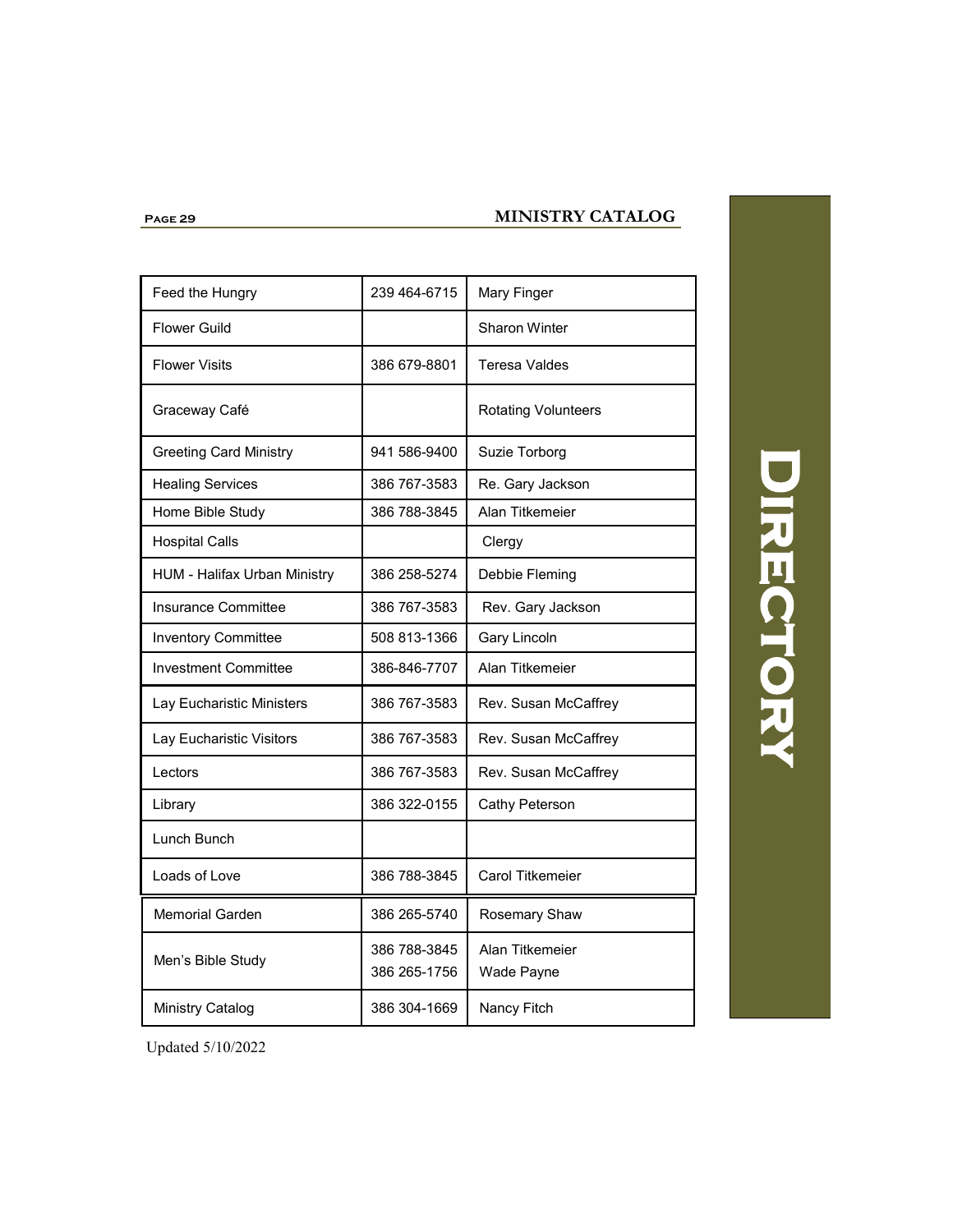### **MINISTRY CATALOG Page 30**

**Directory DIRECTORY** 

| <b>Ministry</b>                | Telephone #  | <b>Contact Person</b>   |
|--------------------------------|--------------|-------------------------|
| <b>Ministry Fair</b>           |              |                         |
| Name Tags                      | 386 295-0999 | <b>Tinny Ryder</b>      |
| Newcomers Brunch/Orientation   |              | Vestry                  |
| <b>Offering Counters</b>       | 386 679-3716 | Jody Lee                |
| <b>Office Volunteers</b>       | 386 761-5959 | <b>Becky Riley</b>      |
| Open Table                     |              |                         |
| <b>Outreach Committee</b>      | 386 788-3845 | <b>Carol Titkemeier</b> |
| Parish Breakfasts              | 321 303-7081 | <b>Bob Normington</b>   |
| Pet Food Pantry                | 386 365-5740 | Rosie Shaw              |
|                                | 386 562-5925 | <b>Terry Cheremsak</b>  |
| Photography                    | 386 761-5959 | <b>Becky Riley</b>      |
| <b>Planned Giving</b>          |              | Clergy                  |
| <b>Policy Committee</b>        | 304 677-8682 | Carolyn Wade            |
| <b>Prayer Circles</b>          | 386 426-3025 | Daneen Read             |
| <b>Prayer Ministry</b>         | 386 426-3025 | Daneen Read             |
| <b>Prayer Shawl Ministry</b>   | 386 788-6801 | Audrey Rajter           |
| <b>Prayer Station Ministry</b> | 386 679-2968 | Sherri Davids           |
| Publicity                      | 386 304-1669 | Nancy Fitch             |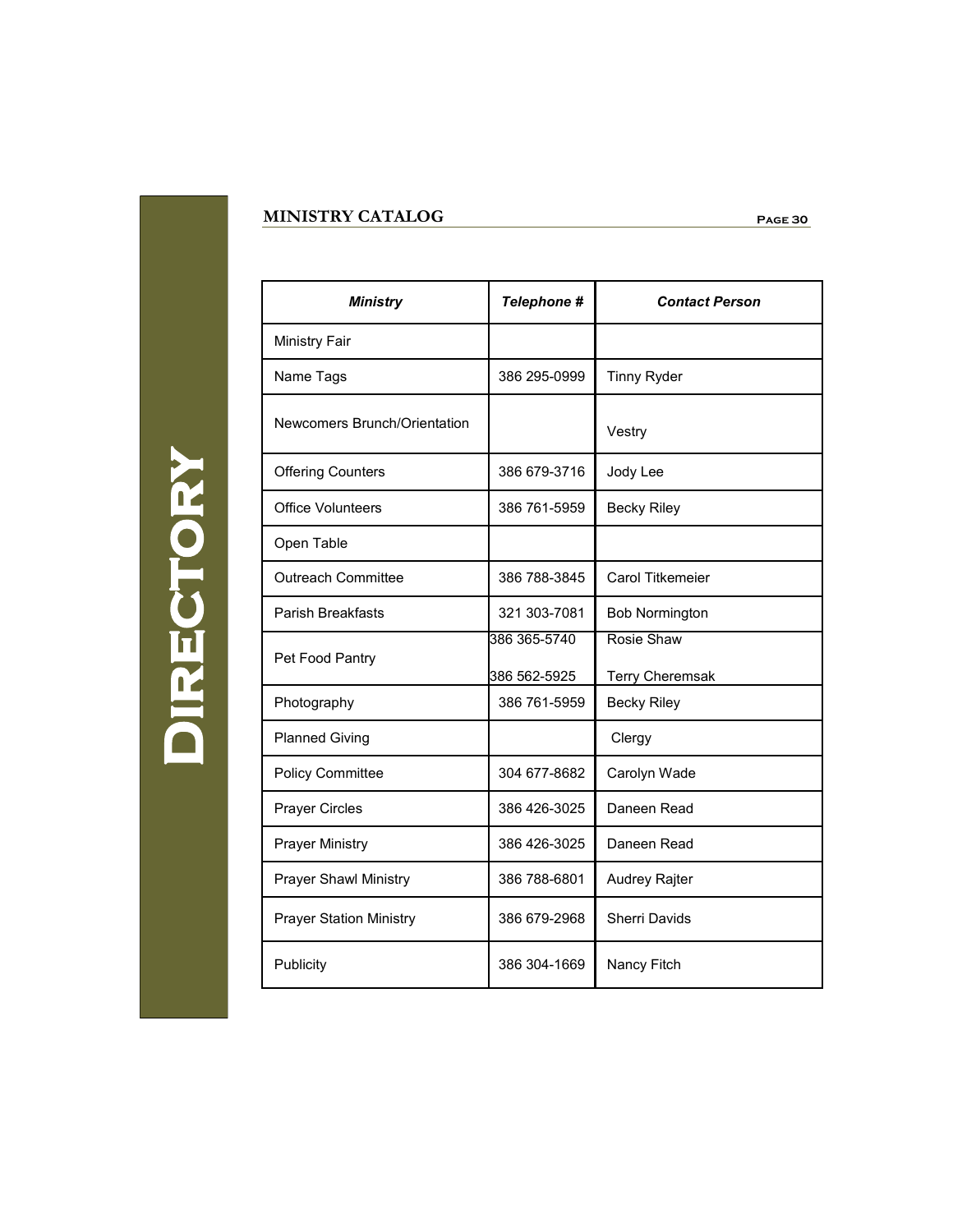### **MINISTRY CATALOG**

| <b>Ministry</b>                       | Telephone #  | <b>Contact Person</b>   |
|---------------------------------------|--------------|-------------------------|
| <b>Scholarship Committee</b>          | 508 813-1366 | Gary Lincoln            |
| School Supply Drive                   | 386-767-9514 | Joyce Senatro           |
| Spiritual Gifts Assessment            |              | Clergy                  |
| St. Nicholas Sunday Baby Supplies     | 386 788-3845 | <b>Carol Titkemeier</b> |
| Stewardship Committee                 | 508 813-1366 | Gary Lincoln            |
| <b>Tuesday Morning Bible Study</b>    |              | Clergy                  |
| TWAG (This Week at Grace)             | 386 304-1669 | Nancy Fitch             |
| <b>Ushers/Greeters</b>                | 386 871-1384 | <b>Bob Normington</b>   |
| Vacation Bible School                 |              |                         |
| Vestry                                | 386 767-3583 | Rev. Gary Jackson       |
| <b>Wedding Assistant</b>              | 386 788-4438 | Sue Mollrath            |
| <b>Wednesday Evening Study Series</b> | 386 767-3583 | Rev. Gary Jackson       |
| Wed. Evening Prayer & Praise          | 386 767-3583 | Rev. Gary Jackson       |
| <b>Youth Group</b>                    |              |                         |

DIRECTORY **Directory** 

**Page 31**